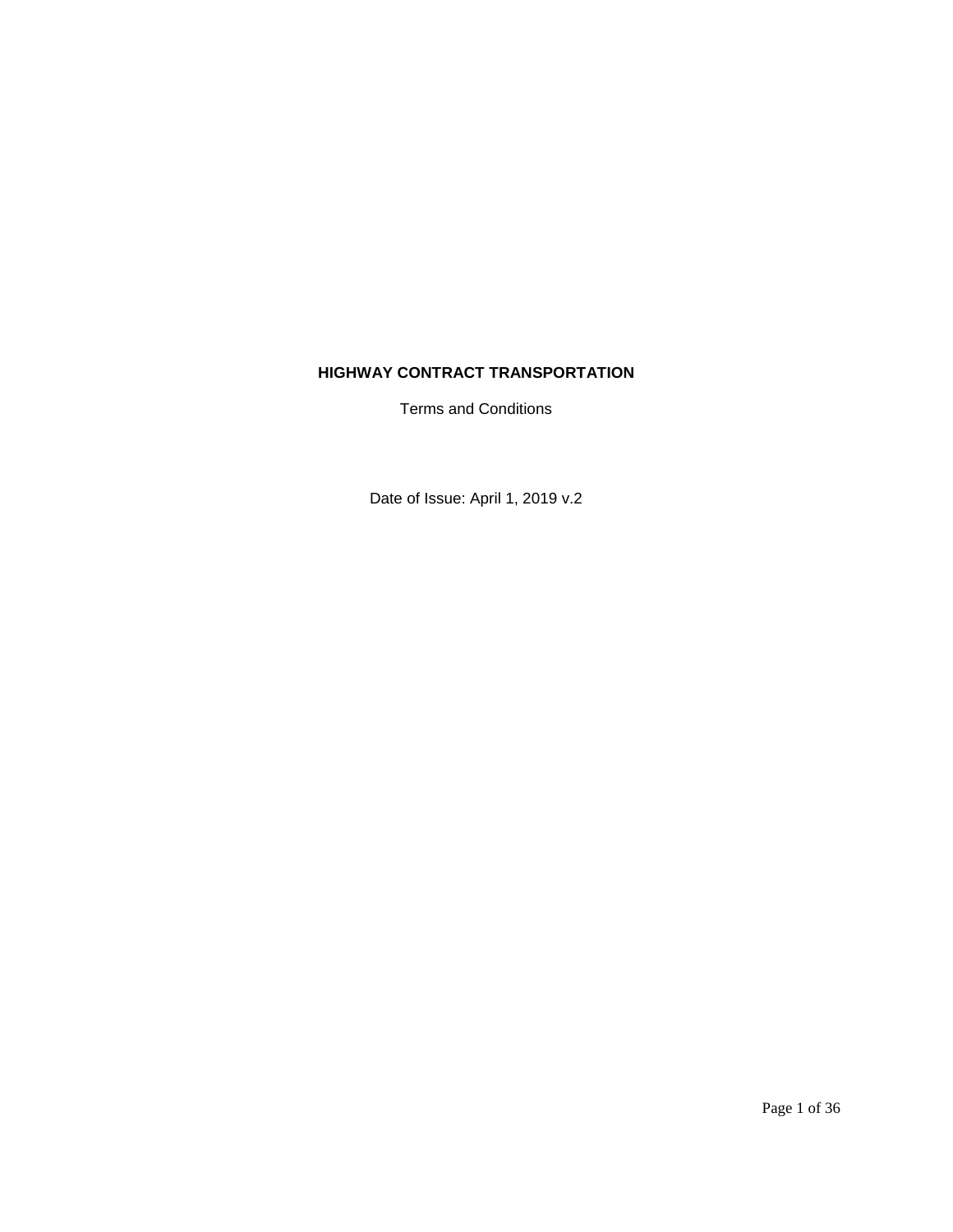# **Table of Contents**

| <b>PART 2 – PROVISIONS.</b>                                                                 |              |
|---------------------------------------------------------------------------------------------|--------------|
| Provision 1-1: Supplier Clearance Requirements (March 2006) (MODIFIED) 4                    |              |
| Provision 1-4: Prohibition Against Contracting with Former Postal Service Officers or PCES  |              |
| Provision 1-5: Proposed Use of Former Postal Service Employees (March 2006) 4               |              |
| Provision 3-1: Notice of Small-, Minority-, and Woman-Owned Business Subcontracting         |              |
| Provision 4-1: Standard Solicitation Provisions (November 2007) (MODIFIED) 4                |              |
|                                                                                             |              |
| Provision 9-1: Equal Opportunity Affirmative Action Program (March 2006) 10                 |              |
| Provision 9-2: Preaward Equal Opportunity Compliance Review (March 2006)10                  |              |
|                                                                                             |              |
|                                                                                             |              |
|                                                                                             |              |
|                                                                                             |              |
|                                                                                             |              |
|                                                                                             |              |
|                                                                                             |              |
|                                                                                             |              |
|                                                                                             |              |
| Clause B-26: Protection of Postal Service Buildings, Equipment, and Vegetation (March 2006) |              |
|                                                                                             |              |
|                                                                                             |              |
| Clause B-64: Accountability of the Supplier (Highway) (March 2006) 19                       |              |
| Clause B-65: Adjustments to Compensation (March 2006) (Modified)20                          |              |
|                                                                                             |              |
| Clause B-68: Changes in Corporate Ownership or Officers (March 2006) 21                     |              |
|                                                                                             |              |
|                                                                                             |              |
|                                                                                             |              |
| Clause B-78: Renewal (March 2006) (Surface Transportation) (Modified) 23                    |              |
|                                                                                             |              |
|                                                                                             |              |
|                                                                                             |              |
|                                                                                             | Page 2 of 36 |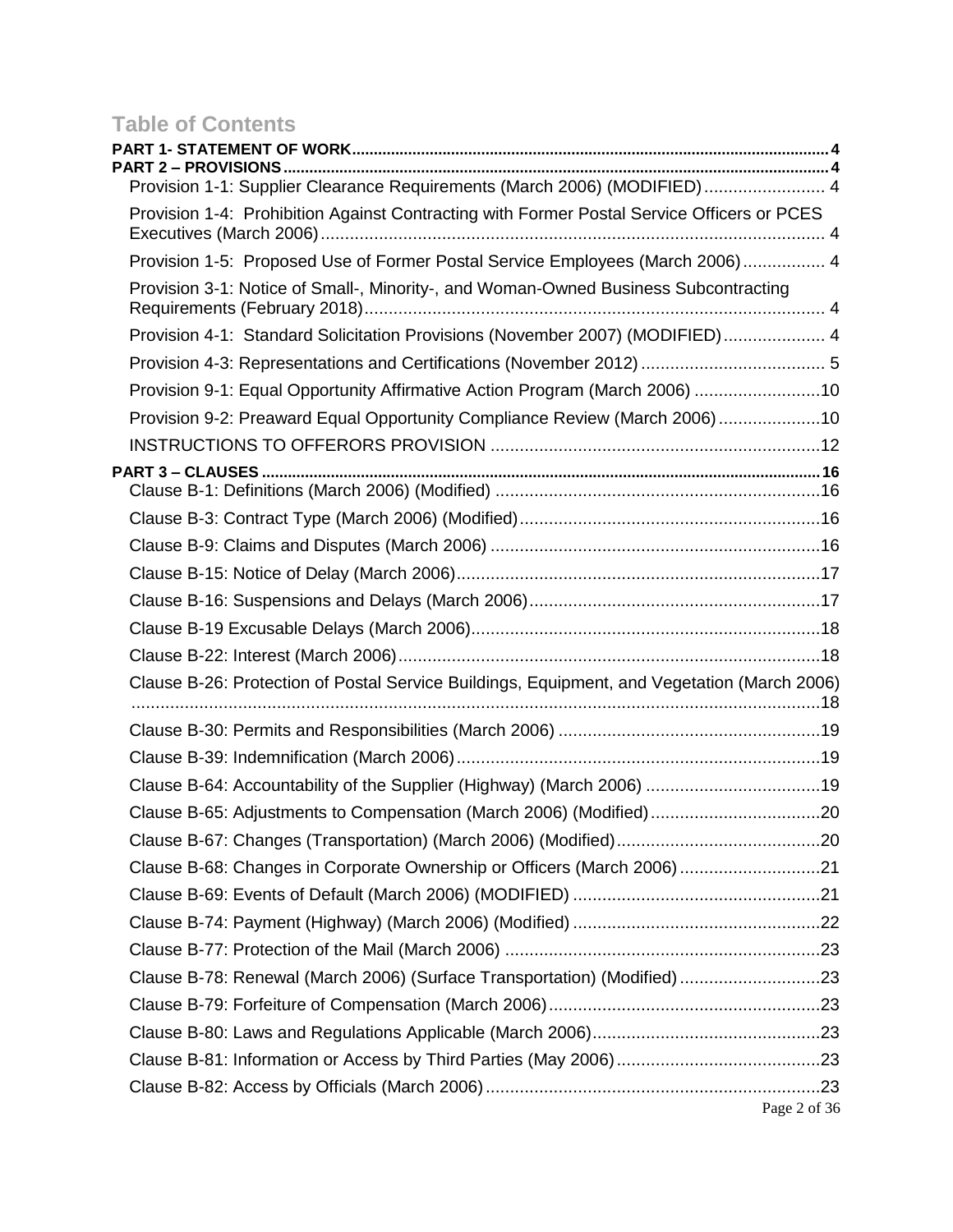|    | Clause 1-11: Prohibition Against Contracting with Former Officers or PCES Executives      |     |
|----|-------------------------------------------------------------------------------------------|-----|
|    |                                                                                           |     |
|    |                                                                                           |     |
|    | Clause 3-1: Small-, Minority-, and Woman-Owned Business Subcontracting Requirements       | .27 |
|    | Clause 3-2: Participation of Small-, Minority-, and Woman-Owned Businesses (February      |     |
|    |                                                                                           |     |
|    | Clause 4-2: Contract Terms and Conditions Required to Implement Policies, Statutes or     |     |
|    |                                                                                           |     |
| А. |                                                                                           |     |
|    |                                                                                           |     |
|    |                                                                                           |     |
|    |                                                                                           |     |
|    | Clause 9-9: Equal Opportunity Preaward Compliance of Subcontracts (March 2006)34          |     |
|    | Clause 9-12: Fair Labor Standards Act and Service Contract Act Price Adjustment (February |     |
|    |                                                                                           |     |
|    |                                                                                           |     |
|    | Safety Rating (Federal Motor Carrier Safety Administration) Clause 35                     |     |
|    |                                                                                           |     |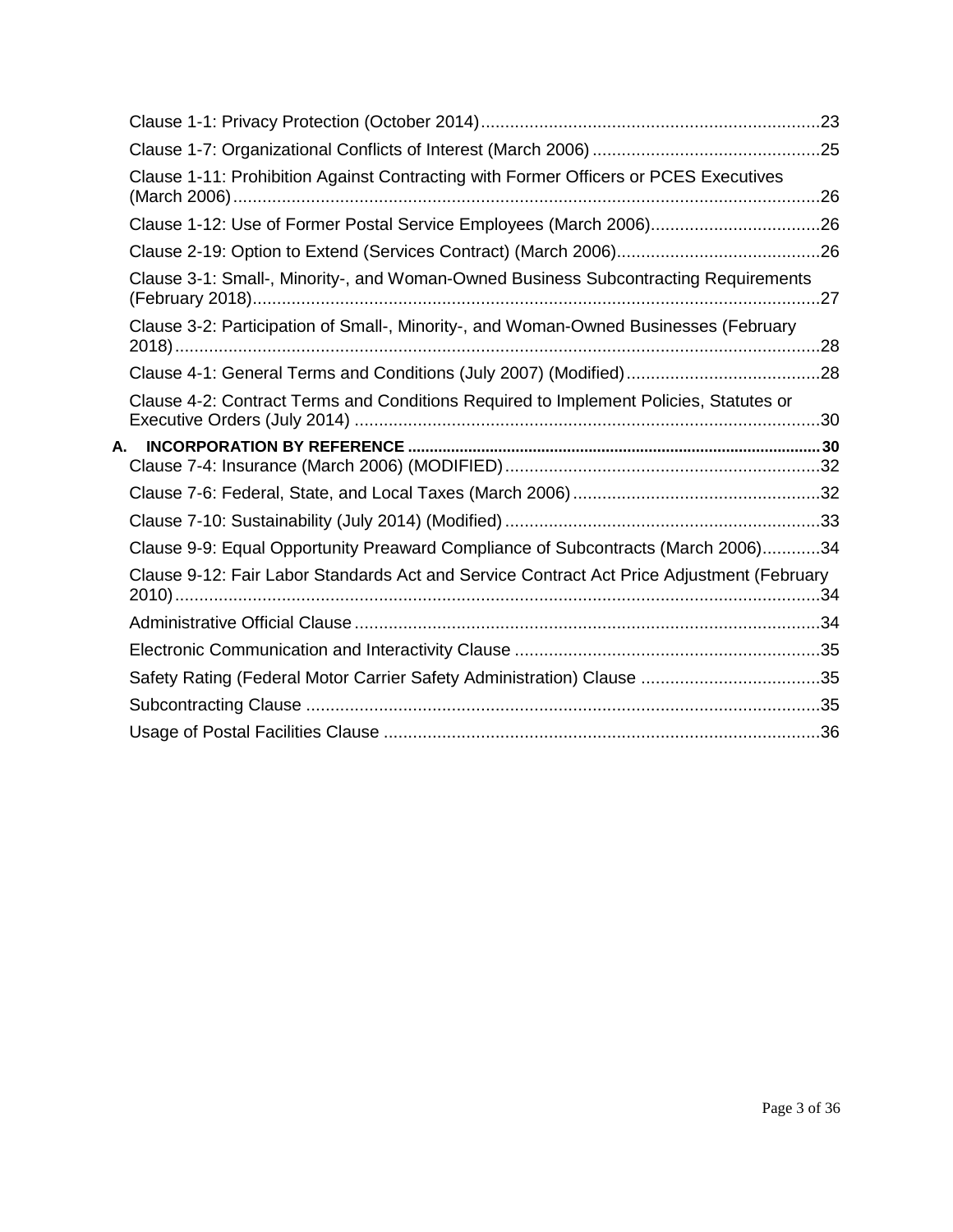# **PART 1- STATEMENT OF WORK**

# **PART 2 – PROVISIONS**

#### <span id="page-3-2"></span><span id="page-3-1"></span><span id="page-3-0"></span>**[Provision 1-1: Supplier Clearance Requirements \(March 2006\)](http://blue.usps.gov/policy/clauses/provision.htm) (MODIFIED)**

The contract resulting from this solicitation will require the contractor or its employees (including subcontractors and their employees) to have access to occupied postal facilities, and/or to postal information and resources, including postal computer systems. Clearance will be required before that access will be permitted in accordance with MI PO-530-2009-4, Screening Highway Transportation Contractor Personnel, or any superseding management instruction. It is the supplier's obligation to obtain and supply to the Postal Service the forms and information required by that regulation.

Offerors must familiarize themselves with the requirements of that regulation, taking into account in their offers the time and costs associated with the screening.

## <span id="page-3-3"></span>**Provision 1-4: Prohibition Against Contracting with Former Postal Service Officers or PCES Executives (March 2006)**

The offeror represents that former Postal Service officers or Postal Career Executive Service (PCES) executives will not be employed as key personnel, experts or consultants in the performance of the contract if such individuals, within 1 year of their retirement from the Postal Service, will be performing substantially the same duties as they performed during their career with the Postal Service. In addition, no contract resulting from this solicitation may be awarded to such individuals or entities in which they have a substantial interest, for 1 year after their retirement from the Postal Service, if the work called for in the solicitation requires such individuals to perform substantially the same duties as they performed during their career with the Postal Service.

#### <span id="page-3-4"></span>**Provision 1-5: Proposed Use of Former Postal Service Employees (March 2006)**

In its proposal, the supplier must identify any former Postal Service employee it proposes to engage, directly or indirectly, in the performance of the contract. The Postal Service reserves the right to require the supplier to replace the proposed individual with an equally qualified individual.

#### <span id="page-3-5"></span>**[Provision 3-1: Notice of Small-, Minority-, and Woman-Owned Business Subcontracting](http://blue.usps.gov/policy/clauses/provision.htm)  [Requirements \(February 2018\)](http://blue.usps.gov/policy/clauses/provision.htm)**

When the contract value is estimated at \$1 million or more, all offerors, except small businesses, must submit with their proposals the contract-specific subcontracting plan required by Clause 3-1: Small-, Minority-, and Woman-Owned Business Subcontracting Requirements. Generally, this plan must be agreed to by both the offeror and the Postal Service before award of the contract. Lack of submittal of a contract-specific subcontracting plan may make the offeror's proposal unacceptable for award. All offerors, must be capable of reporting as required by Clause 3-2: Participation of Small-, Minority-, and Woman-Owned Businesses. Reporting is required when the contract value is estimated at \$500,000 or more.

#### <span id="page-3-6"></span>**Provision 4-1: Standard Solicitation Provisions (November 2007) (MODIFIED)**

a. Submission of Offers. The Postal Service will provide a Postal Service (PS) Form 7405, *Order / Solicitation / Offer / Award*, to offerors for signature and inclusion with the proposal package.

The proposal(s) submitted by the offeror will require, at a minimum:

- i. Solicitation number.
- ii. The name, address and telephone number of the offeror.
- iii. Price and any discount terms.
- iv. "Remit to" address, if different than mailing address.
- v. A completed copy of the representations and certifications (Provision 4-3).
- vi. Acknowledgment of Solicitation Amendments.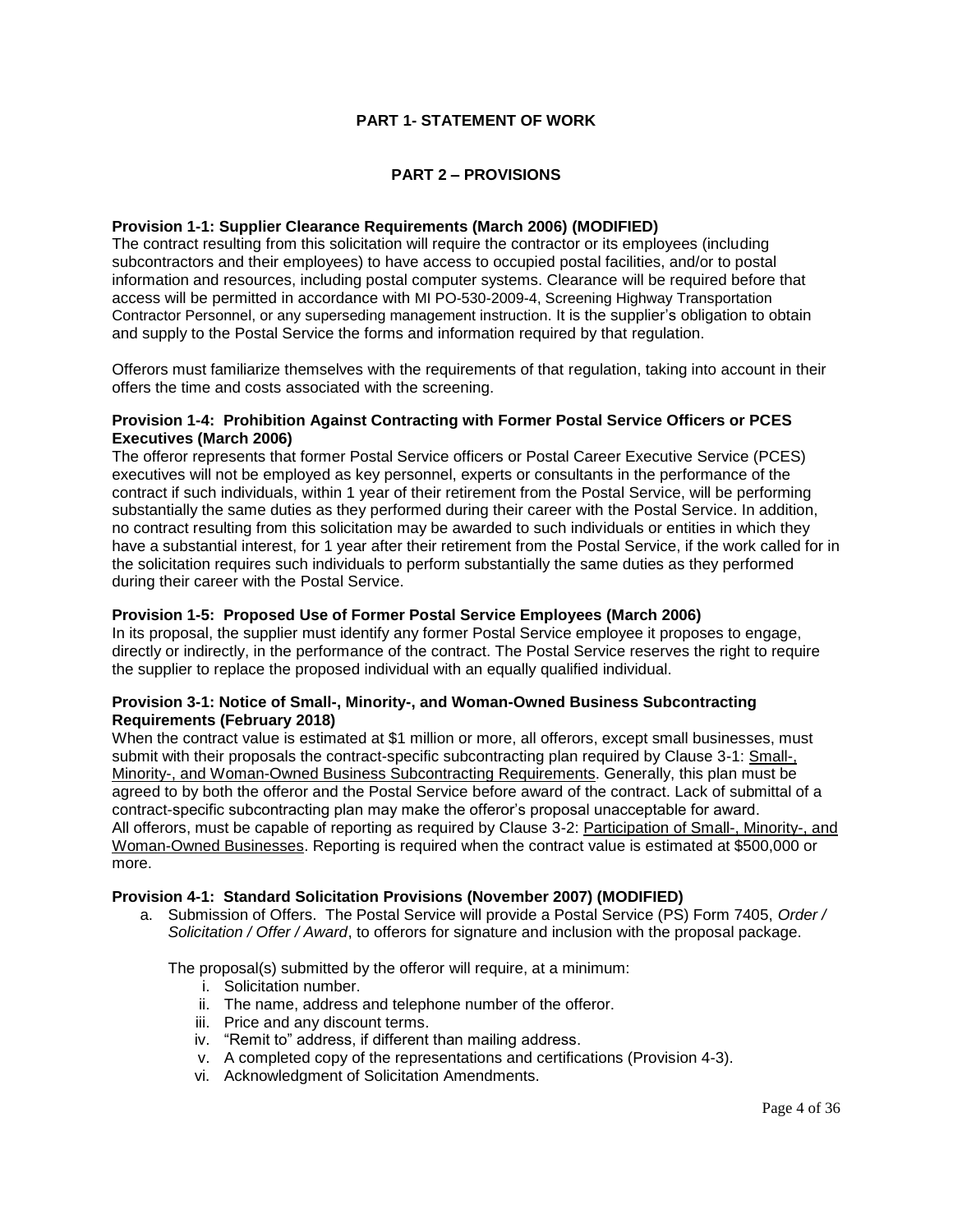- vii. PS Form 7405, *Order / Solicitation / Offer / Award.*
- b. Business Disagreements. Business disagreements may be lodged with the Supplier Disagreement Resolution Official (SDRO) if the offeror and the Contracting Officer have failed to resolve the disagreement as described in 39 CFR Section 601. The SDRO will consider the disagreement only if it is lodged in accordance with the time limits and procedures described in 39 CFR Section 601. The SDRO's decisions are available for review at www.usps.com.
- c. Late Proposals. Proposals or modifications of proposals received at the address specified for the receipt of proposals after the exact time specified for receipt of proposals will not be considered unless determined to be in the best interest of the Postal Service.
- d. Type of Contract. Fixed Price with Economic Price Adjustment. Adjustments will be made in accordance with the contract and Management Instruction PM-4.4.1-2005-1, which can be found at http://about.usps.com/management-instructions/p441051.pdf.
- e. Contract Award. The Postal Service may evaluate proposals and award contracts without discussions with offerors. Therefore, the offeror's initial proposal should contain the offeror's best terms from a price and technical standpoint. Discussions may be conducted if the Postal Service determines they are necessary. The Postal Service may reject any or all proposals if such action is in the best interest of the Postal Service; accept other than the lowest price proposal, and waive informalities and minor irregularities in proposals received.
- f. Multiple Awards. The Postal Service intends to award one or more contracts under this solicitation.
- g. Incorporation by Reference. Wherever in this solicitation or contract a standard provision or clause is incorporated by reference, the incorporated term is identified by its title, the provision or clause number assigned to it in the Postal Service's Supplying Principles and Practices, and its date. The text of incorporated terms may be found in Section 9 (for Provisions) or Section 10 (for Clauses) of the Supplying Principles and Practices, accessible online at <http://about.usps.com/manuals/pm/welcome.htm> .

## **Provision 4-2: Evaluation (March 2006) (MODIFIED)**

- a. General. The Postal Service will award a contract resulting from this solicitation to the offeror whose offer conforming to the solicitation is deemed to offer the Postal Service the best value, price and other factors as specified considered. Each offeror will be required to submit a twovolume proposal. The Technical Evaluation will be based on the first volume, whereas the Price Evaluation will be based on data provided on PS Form 7405. Supplier Eligibility will be graded on a pass/fail basis. Offerors who do not "pass" the Supplier Eligibility criteria will be deemed "not eligible" and will not be further evaluated for award. This subparagraph is continued in the Supplemental Evaluation Provision below.
- b. Reserved
- c. Notice of Award. A written notice of award or acceptance of proposal mailed or otherwise furnished to the successful offeror within the time for acceptance specified in the proposal will result in a binding contract without further action by either party. Before the proposal's specified expiration time, the Postal Service may accept a proposal (or part of a proposal), whether or not there are negotiations after its receipt, unless a written notice of withdrawal is received before award.

### <span id="page-4-0"></span>**[Provision 4-3: Representations and Certifications \(November 2012\)](http://blue.usps.gov/policy/clauses/provision.htm)**

A. *Type of Business Organization*. The offeror, by checking the applicable blocks, represents that it: 1. Operates as: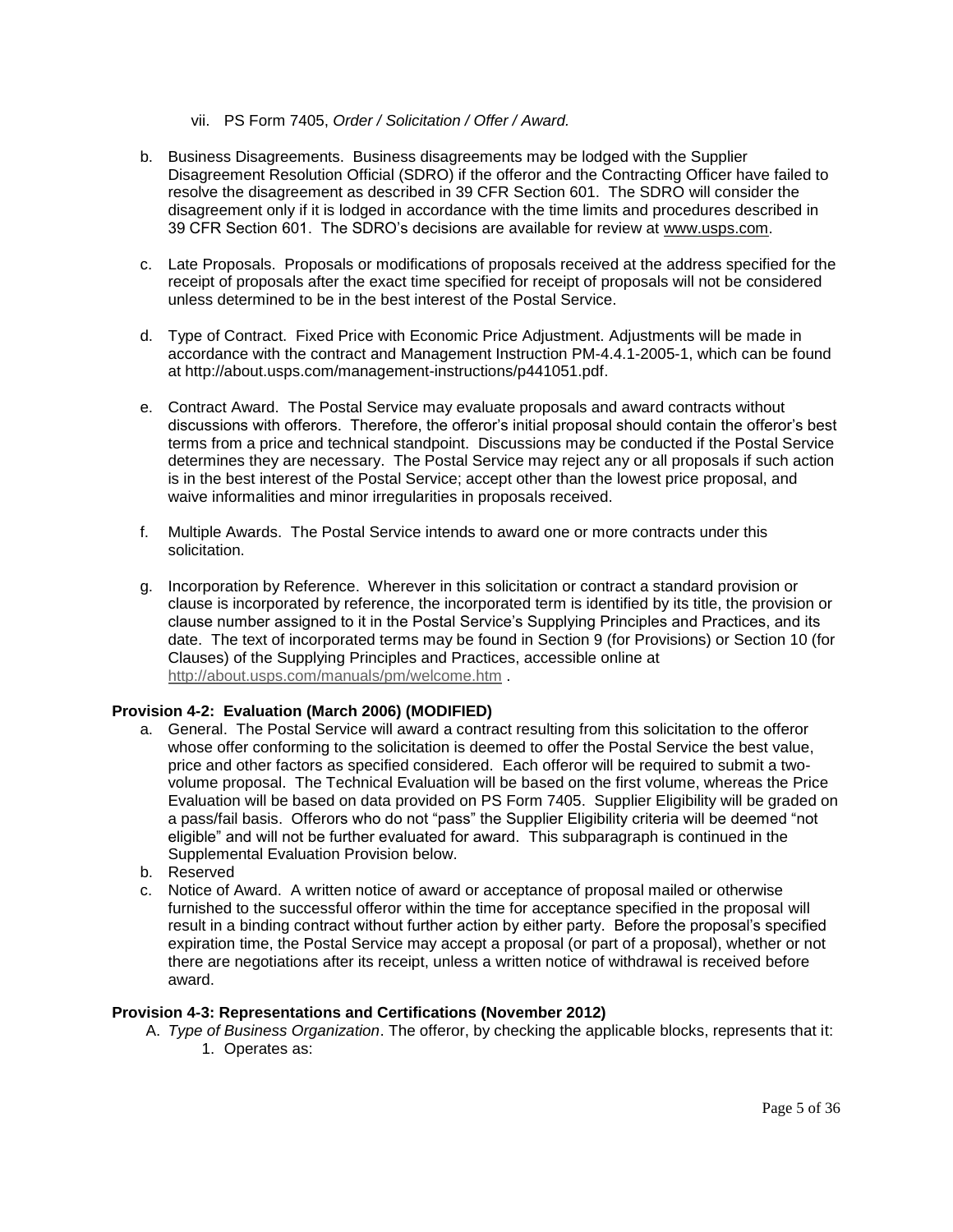- \_\_ a corporation incorporated under the laws of the state of \_\_\_\_\_\_\_\_; or country of the states of the comporated in a country other than the United States of America.
- **The an individual;**
- **q** \_\_ a partnership;
- **-** \_\_ a joint venture:
- **.** \_\_ a limited liability company;
- \_\_ a nonprofit organization; or
- \_\_ an educational institution; and
- 2. Is (check all that apply)
	- \_\_ a small business concern;
	- a minority business (indicate minority below):
	- **■** Black American
	- **EXECUTE:** Hispanic American
	- **-** Native American
	- **Example 3** Asian American:
	- **.** \_\_ a woman-owned business; or
	- \_\_ none of the above entities.
		- a. A small business concern for the purposes of Postal Service purchasing means a business, including an affiliate, that is independently owned and operated, is not dominant in producing or performing the supplies or services being purchased, and has no more than 500 employees, unless a different size standard has been established by the Small Business Administration (see 13 CFR 121, particularly for different size standards for airline, railroad, and construction companies). For subcontracts of \$50,000 or less, a subcontractor having no more than 500 employees qualifies as a small business without regard to other factors.
		- b. *Minority Business*. A minority business is a concern that is at least 51 percent owned by, and whose management and daily business operations are controlled by, one or more members of a socially and economically disadvantaged minority group, namely U.S. citizens who are Black Americans, Hispanic Americans, Native Americans, or Asian Americans. (Native Americans are American Indians, Eskimos, Aleuts, and Native Hawaiians. Asian Americans are U.S. citizens whose origins are Japanese, Chinese, Filipino, Vietnamese, Korean, Samoan, Laotian, Kampuchean (Cambodian), Taiwanese, in the U.S. Trust Territories of the Pacific Islands or in the Indian subcontinent.)
		- c. *Woman-owned Business*. A woman-owned business is a concern at least 51 percent of which is owned by a woman (or women) who is a U.S. citizen, controls the firm by exercising the power to make policy decisions, and operates the business by being actively involved in day-to-day management.
		- d. *Educational or Other Nonprofit Organization*. Any corporation, foundation, trust, or other institution operated for scientific or educational purposes, not organized for profit, no part of the net earnings of which inures to the profits of any private shareholder or individual.
- 3. Is (check all that apply)
	- \_\_ a Postal Service employee or a business organization substantially owned or controlled by such an individual
	- **E** \_\_ a spouse of a Postal Service employee or a business organization substantially owned or controlled by such an individual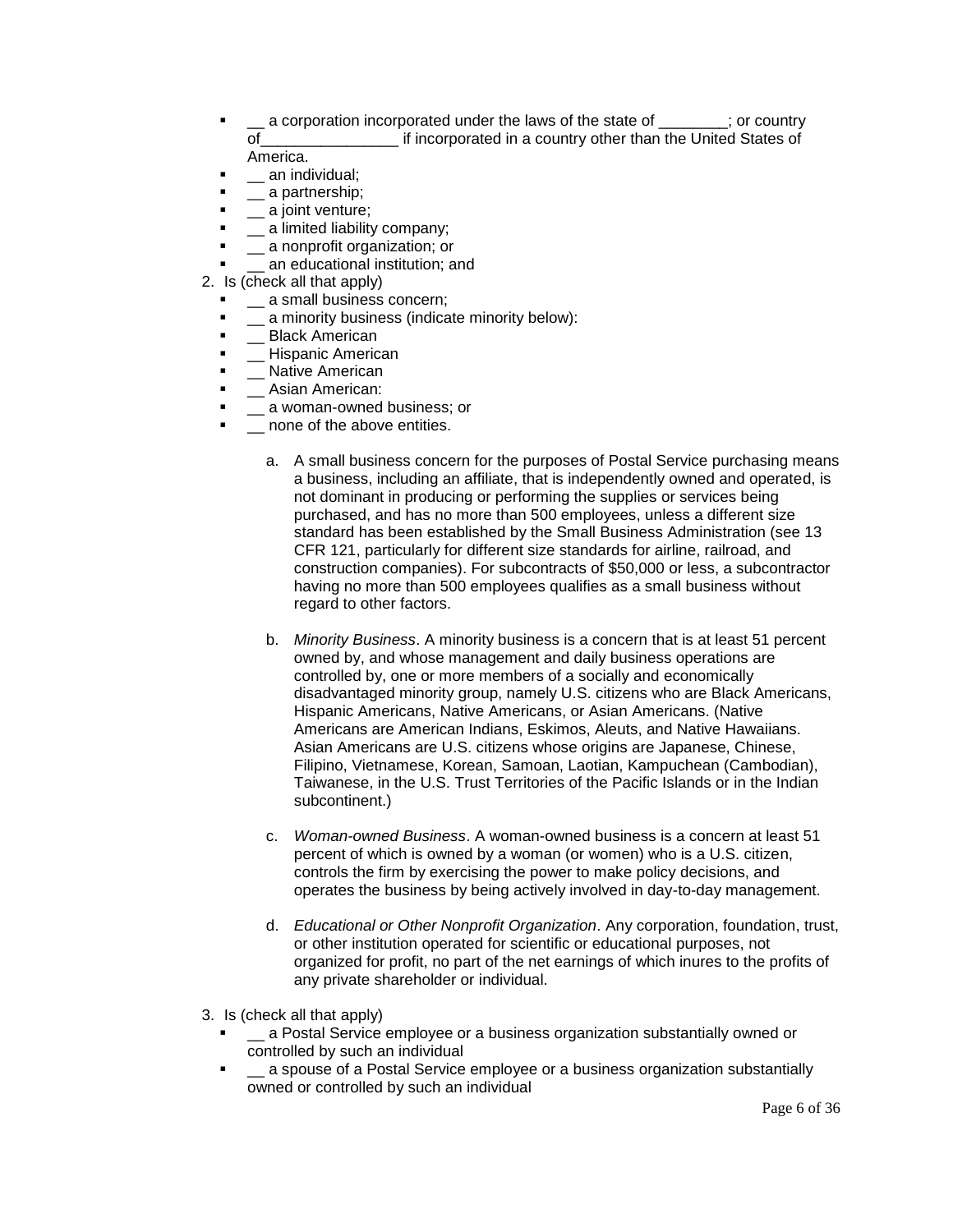- **E** \_\_ another family member of a Postal Service employee or a business organization substantially owned or controlled by such an individual
- \_\_ an individual residing in the same household as a Postal Service employee or a business organization substantially owned or controlled by such an individual.

(Note: Offers from any of the sources listed in subparagraph A.3, may not be considered for an award pending review and recommendation by the Postal Service Ethics Office.)

B. *Parent Company and Taxpayer Identification Number*

\_\_\_\_\_\_\_\_\_\_\_\_\_\_\_\_

\_\_\_\_\_\_\_\_\_\_\_\_\_\_

- 1. A parent company is one that owns or controls the basic business polices of an offeror. To own means to own more than 50 percent of the voting rights in the offeror. To control means to be able to formulate, determine, or veto basic business policy decisions of the offeror. A parent company need not own the offeror to control it; it may exercise control through the use of dominant minority voting rights, proxy voting, contractual arrangements, or otherwise.
- 2. Enter the offeror's U.S. Taxpayer Identification Number (TIN) in the space provided. The TIN is the offeror's Social Security number or other Employee Identification Number (EIN) used on the offeror's Quarterly Federal Tax Return, U.S. Treasury Form 941, or as required by Internal Revenue Service (IRS) regulations. Offeror's TIN:
- 3. IRS Form W-9, Request for Taxpayer Identification Number and Certification. You must complete a copy of IRS Form W-9 and attach it to this certification.
- 4. Check this block if the offeror is owned or controlled by a parent company:
- 5. If the block above is checked, provide the following information about the parent company:

| Parent Company's Name:              |  |                  |
|-------------------------------------|--|------------------|
| Parent Company's Main Office:       |  |                  |
| Address:___________________________ |  |                  |
| No. and Street:                     |  |                  |
| City:                               |  | State: ZIP Code: |
| Parent Company's TIN:               |  |                  |

- 6. If the offeror is a member of an affiliated group that files its federal income tax return on a consolidated basis (whether or not the offeror is owned or controlled by a parent company, as provided above) provide the name and TIN of the common parent of the affiliated group Name of Common Parent: \_\_\_\_\_\_\_\_\_\_\_\_\_\_\_\_\_\_\_\_\_\_\_\_\_\_\_\_\_\_
- Common Parent's TIN:
- C. *Certificate of Independent Price Determination*
	- 1. By submitting this proposal, the offeror certifies, and in the case of a joint proposal each party to it certifies as to its own organization, that in connection with this solicitation:
		- a. The prices proposed have been arrived at independently, without consultation, communication, or agreement, for the purpose of restricting competition, as to any matter relating to the prices with any other offeror or with any competitor;
		- b. Unless otherwise required by law, the prices proposed have not been and will not be knowingly disclosed by the offeror before award of a contract, directly or indirectly to any other offeror or to any competitor; and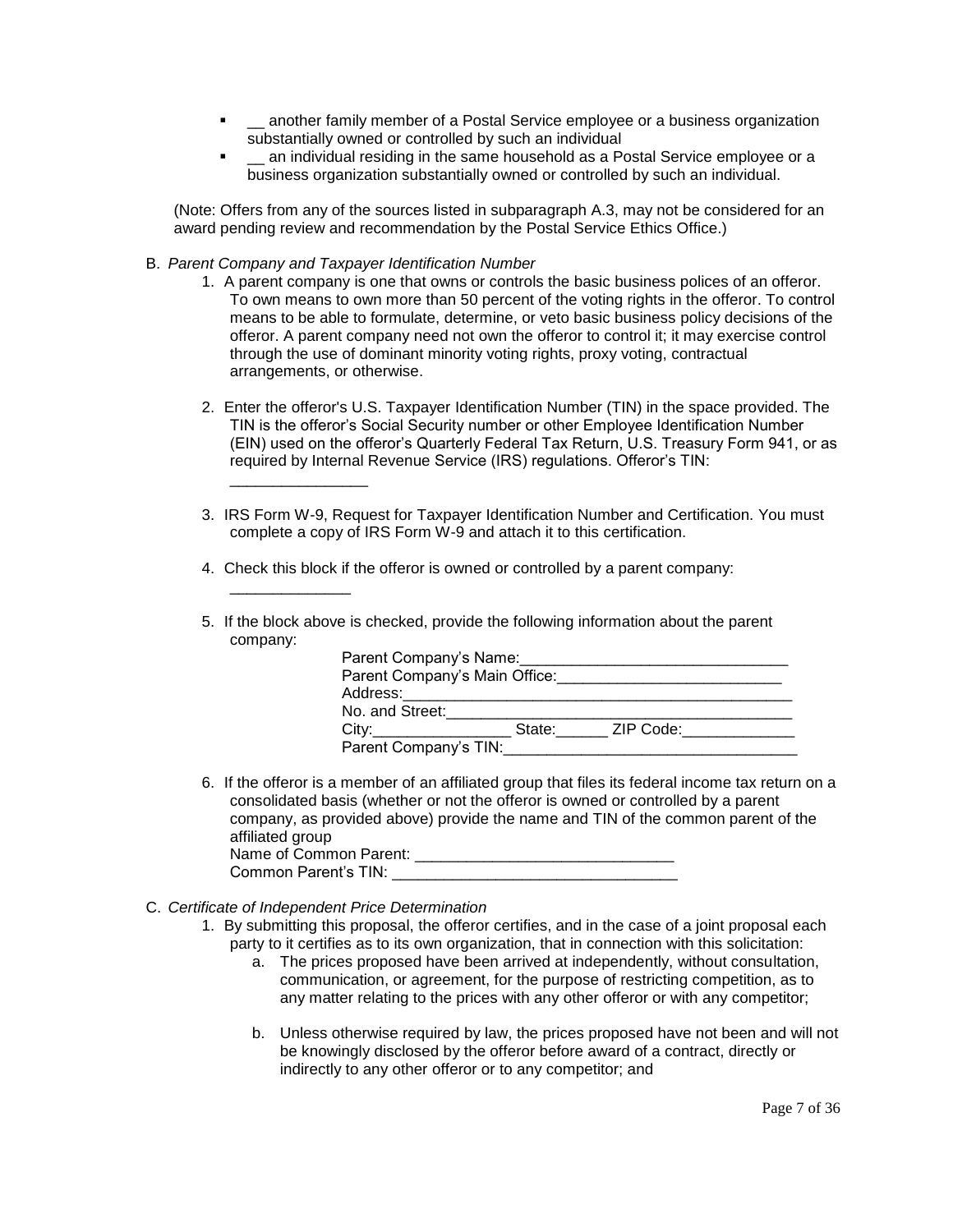- c. No attempt has been made or will be made by the offeror to induce any other person or firm to submit or not submit a proposal for the purpose of restricting competition.
- 2. Each person signing this proposal certifies that:
	- a. He or she is the person in the offeror's organization responsible for the decision as to the prices being offered herein and that he or she has not participated, and will not participate, in any action contrary to paragraph a above; or
	- b. He or she is not the person in the offeror's organization responsible for the decision as to the prices being offered but that he or she has been authorized in writing to act as agent for the persons responsible in certifying that they have not participated, and will not participate, in any action contrary to paragraph a above, and as their agent does hereby so certify; and he or she has not participated, and will not participate, in any action contrary to paragraph a above.
- 3. Modification or deletion of any provision in this certificate may result in the disregarding of the proposal as unacceptable. Any modification or deletion should be accompanied by a signed statement explaining the reasons and describing in detail any disclosure or communication.
- D. *Certification of Nonsegregated Facilities*
	- 1. By submitting this proposal, the offeror certifies that it does not and will not maintain or provide for its employees any segregated facilities at any of its establishments, and that it does not and will not permit its employees to perform services at any location under its control where segregated facilities are maintained. The offeror agrees that a breach of this certification is a violation of the Equal Opportunity clause in this contract.
	- 2. As used in this certification, segregated facilities means any waiting rooms, work areas, rest rooms or wash rooms, restaurants or other eating areas, time clocks, locker rooms or other storage or dressing areas, parking lots, drinking fountains, recreation or entertainment area, transportation, or housing facilities provided for employees that are segregated by explicit directive or are in fact segregated on the basis of race, color, religion, or national origin, because of habit, local custom, or otherwise.
	- 3. The offeror further agrees that (unless it has obtained identical certifications from proposed subcontractors for specific time periods) it will obtain identical certifications from proposed subcontractors before awarding subcontracts exceeding \$10,000 that are not exempt from the provisions of the Equal Opportunity clause; that it will retain these certifications in its files; and that it will forward the following notice to these proposed subcontractors (except when they have submitted identical certifications for specific time periods):

Notice: A certification of nonsegregated facilities must be submitted before the award of a subcontract exceeding \$10,000 that is not exempt from the Equal Opportunity clause. The certification may be submitted either for each subcontract or for all subcontracts during a period (quarterly, semiannually, or annually).

- E. *Certification Regarding Debarment, Proposed Debarment, and Other Matters* (This certification must be completed with respect to any offer with a value of \$100,000 or more.)
	- 1. The offeror certifies, to the best of its knowledge and belief, that it or any of its principals:
		- a. Are \_\_\_ are not \_\_\_ presently debarred or proposed for debarment, or declared ineligible for the award of contracts by any Federal, state, or local agency;
		- b. Have \_\_\_\_ have not \_\_\_, within the three-year period preceding this offer, been convicted of or had a civil judgment rendered against them for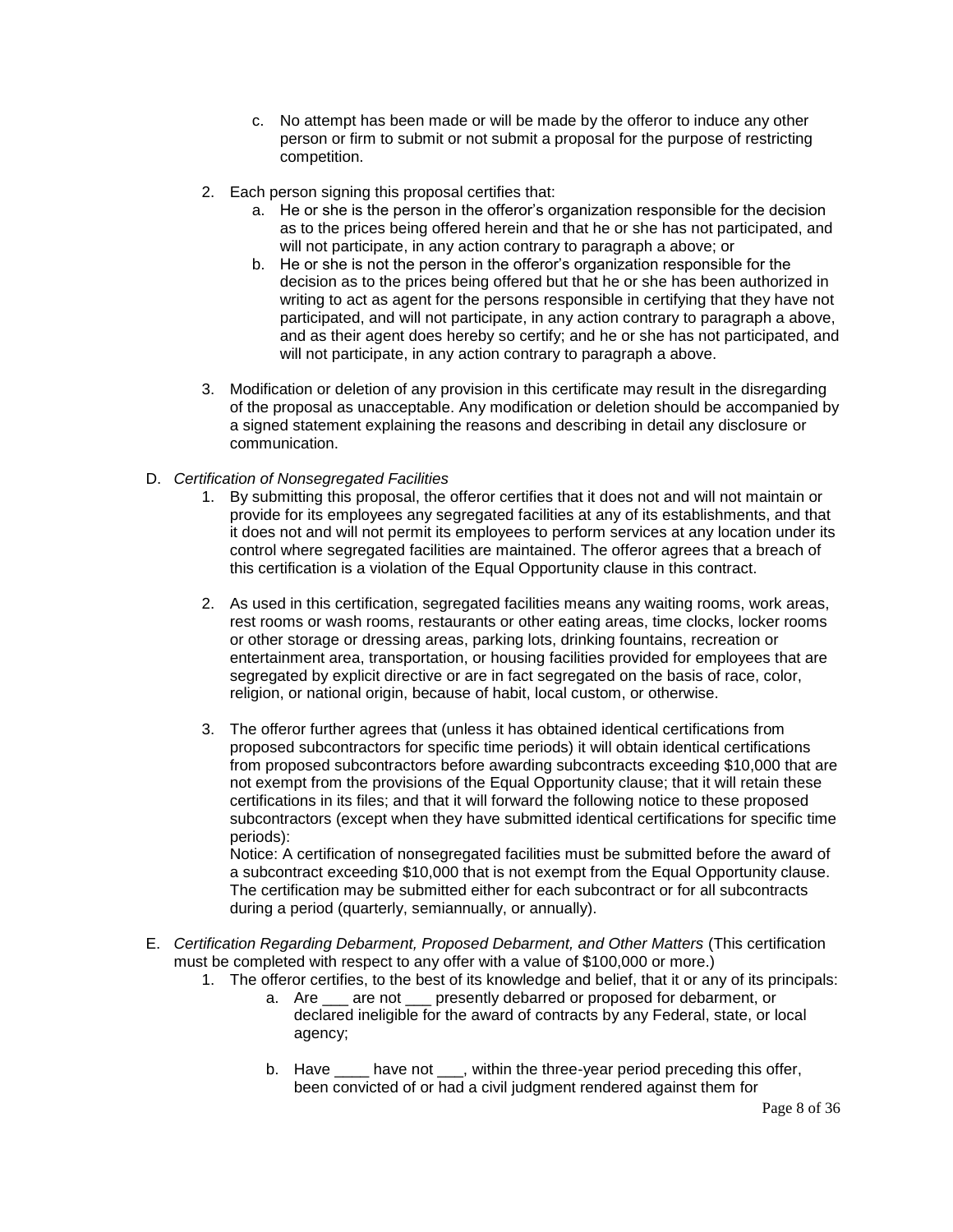commission of fraud or a criminal offense in connection with obtaining, attempting to obtain, or performing a public (Federal, state, or local) contract or subcontract; violation of Federal or state antitrust statutes relating to the submission of offers; or commission of embezzlement, theft, forgery, bribery, falsification or destruction of records, making false statements, tax evasion, or receiving stolen property;

- c. Are \_\_\_ are not \_\_\_ presently indicted for, or otherwise criminally or civilly charged by a governmental entity with, commission of any of the offenses enumerated in subparagraph (b) above;
- d. Have \_\_\_ have not \_\_\_ within a three-year period preceding this offer, been convicted of or had a civil judgment rendered against them for commission of fraud or a criminal offense in conjunction with obtaining, attempting to obtain, or performing a public (Federal, state or local) contract or subcontract; violation of Federal or state antitrust statutes relating to the submission of offers; or commission of embezzlement, theft, forgery, bribery, falsification or destruction of records, making false statements, tax evasion or receiving stolen property; and
- e. Are \_\_\_ are not \_\_\_ presently indicted for, or otherwise criminally or civilly charged by a governmental entity with, commission of any of the offenses enumerated in subparagraph (d) above.
- 2. The offeror has \_\_\_ has not \_\_\_, within a three-year period preceding this offer, had one or more contracts terminated for default by any Federal, state, or local agency.
- 3. "Principals," for the purposes of this certification, means officers, directors, owners, partners, and other persons having primary management or supervisory responsibilities within a business entity (e.g., general manager, plant manager, head of a subsidiary, division, or business segment, and similar positions).
- 4. The offeror must provide immediate written notice to the contracting officer if, at any time prior to contract award, the offeror learns that its certification was erroneous when submitted or has become erroneous by reason of changed circumstances.
- 5. A certification that any of the items in E.1 and E.2 of this provision exists will not necessarily result in withholding of an award under this solicitation. However, the certification will be considered as part of the evaluation of the offeror's capability (see the Conduct Supplier Capability Analysis topic of the Evaluate Proposals task of Process Step 2: Evaluate Sources, in the Postal Service's *Supplying Practices*). The offeror's failure to furnish a certification or provide additional information requested by the contracting officer will affect the capability evaluation.
- 6. Nothing contained in the foregoing may be construed to require establishment of a system of records in order to render, in good faith, the certification required by E.1 and E.2 of this provision. The knowledge and information of an offeror is not required to exceed that which is normally possessed by a prudent person in the ordinary course of business dealings.
- 7. This certification concerns a matter within the jurisdiction of an agency of the United States and the making of a false, fictitious, or fraudulent certification may render the maker subject to prosecution under section 1001, Title 18, United States Code.
- 8. The certification in E.1 and E.2 of this provision is a material representation of fact upon which reliance was placed when making the award. If it is later determined that the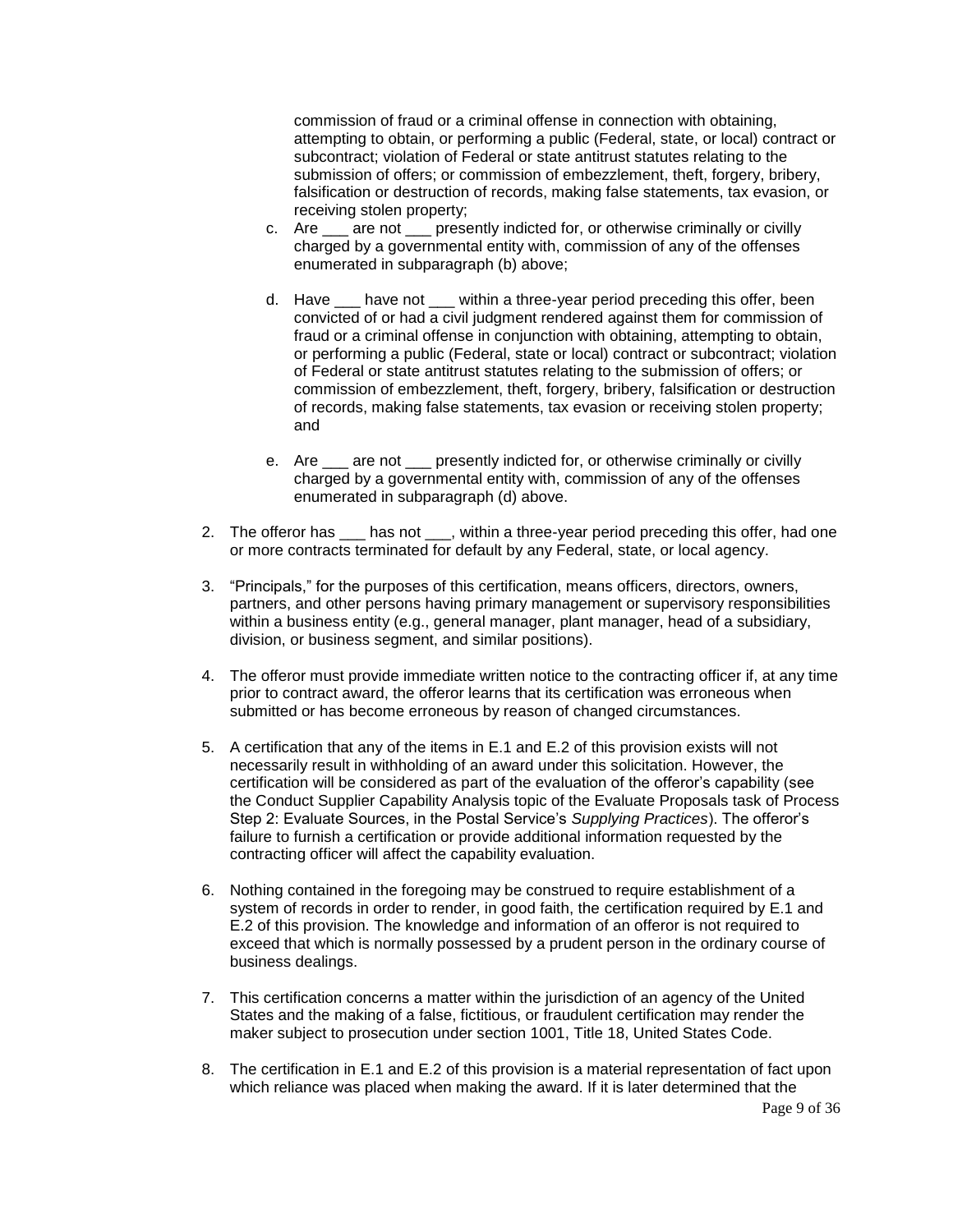offeror knowingly rendered an erroneous certification, in addition to other remedies available to the Postal Service, the contracting officer may terminate the contract resulting from this solicitation for default.

# <span id="page-9-0"></span>**[Provision 9-1: Equal Opportunity Affirmative Action Program \(March 2006\)](http://blue.usps.gov/policy/clauses/provision.htm)**

The offeror, by checking the applicable block or blocks, represents that it (1) has developed and has on file,  $\Box$  has not developed and does not have on file, at each establishment, affirmative action programs as required by the rules and regulations of the Secretary of Labor (41 CFR 60-1 and 60-2) and has, has not filed the required reports with the Joint Reporting Committee, or (2) has not previously had contracts subject to the written affirmative action program requirement of the rules and regulations of the Secretary of Labor.

# <span id="page-9-1"></span>**Provision 9-2: Preaward Equal Opportunity Compliance Review (March 2006)**

If the contract award will be \$10 million or more, the prospective supplier and its known first-tier subcontractors with subcontracts of \$10 million or more will be subject to a preaward compliance review. In order to qualify for award, the prospective supplier and first-tier subcontractors must be found in compliance pursuant to 41 CFR 60-1.20.

# **SUPPLEMENTAL EVALUATION PROVISION**

### **Evaluation Factors:**

# **Supplier Eligibility (Pass / Fail):**

The offerors' ability to meet all the required criteria that are necessary to perform operations, to include the following:

- a. Persons ineligible to become suppliers.
	- 1. Employees of the U.S. Postal Service or members of their immediate families.
	- 2. Business organizations substantially owned or controlled by Postal Service employees or their immediate families.
	- 3. Suppliers suspended, debarred, ineligible, or proposed for suspension, debarment, or ineligibility are also excluded from conducting business with the Postal Service as agents, subcontractors, or representatives of other suppliers.
- b. Persons eligible to become suppliers. Subject to the foregoing exceptions, the following are eligible to hold mail transportation contracts:
	- 1. An individual (if at least 21 years of age).
	- 2. A partnership, if any partner meets the foregoing age qualification of an individual.
	- 3. A corporation.

### **Past Performance (less important than Supplier Capability and Management Plan, more important than Sustainability Plan)**

Using the information provided in the offeror's proposal and with its own information and data, the Postal Service will evaluate the following, which are not subfactors but will be considered in reaching an overall rating for this evaluation factor:

- a. Quality & Timeliness: Listing of current or recent Postal and non-postal contracts. For each contract listed, the offeror should provide a record of on-time performance rates and adherence to contract requirements. The Postal Service will evaluate its own data regarding service performance in connection with the evaluation.
- b. Business Relations: Established productive business relations (a history of being reasonable and cooperative with customers; commitment to customer satisfaction; integrity, and ethics).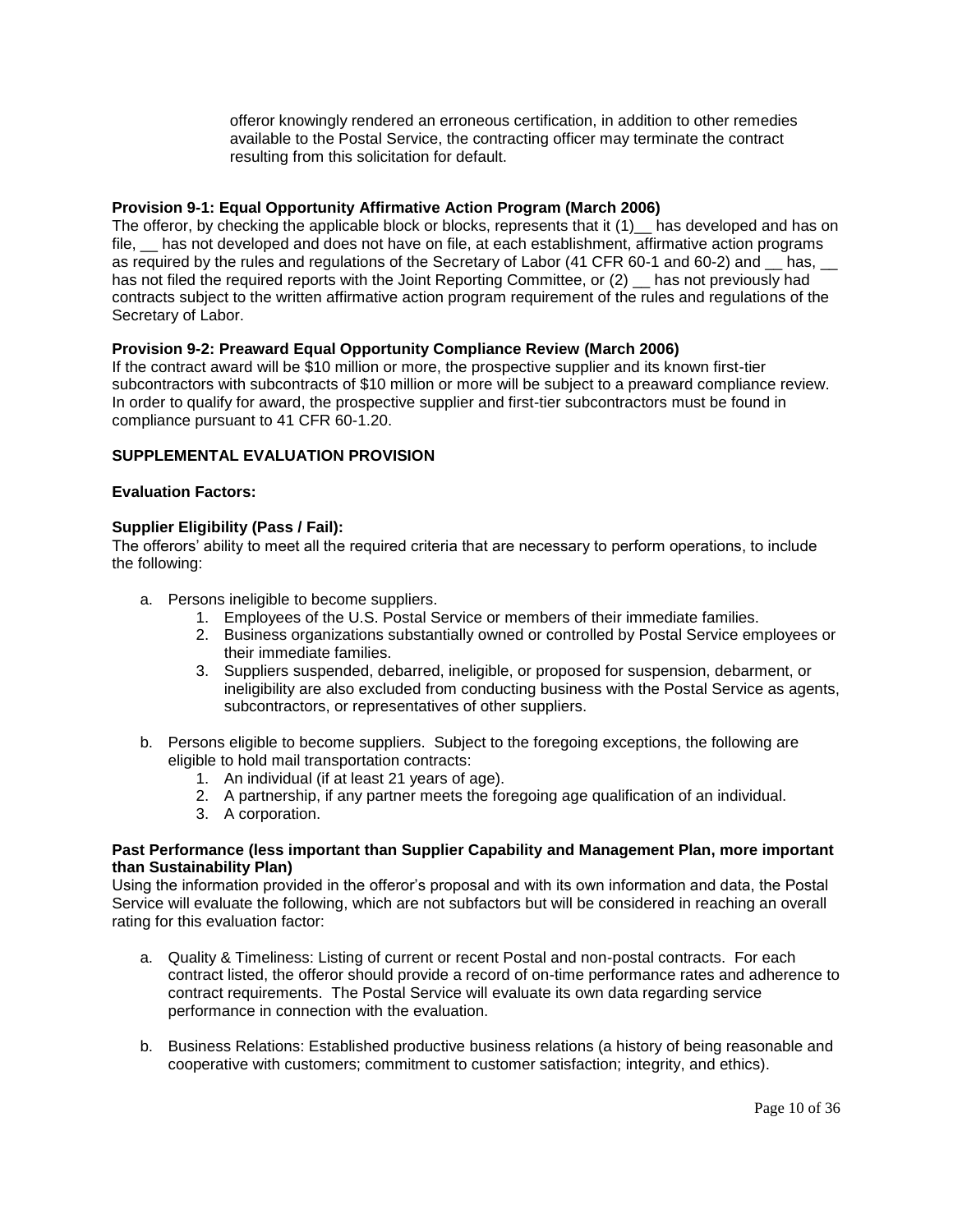c. Cost Control: Demonstrated ability to accurately forecast and contain costs.

# **Supplier Capability (most important, same as Management Plan)**

The extent to which the offeror has the resources (e.g., financial, technical, equipment, etc.) adequate to perform the work will be evaluated. The offeror must address the following in the supplier capability section of the proposal. These are not subfactors but will be considered in coming up with an overall rating for this evaluation factor:

- a. The ability to meet the required delivery schedule (e.g., able to begin operations on effective date of start-up of contract performance), considering all existing commitments, including pending awards.
- b. The ability to provide the necessary equipment.
- c. A sound record of integrity and business ethics.
- d. The necessary organization, experience, accounting and operational controls, technical skills, and production and property controls.
- e. Acceptable financial condition that will allow the Contracting Officer to determine that operations are likely to remain ongoing. Documentation should include a recent credit report. The offeror may also consider submitting additional documentation as applicable to the service. Such documentation might include a current financial statement (income statement, balance sheet, and statement of cash flows) and/or funding documentation from a financial institution.
- f. Proof of Worker's Compensation Insurance, if applicable, as demonstrated by a copy of the Insurance Certificate. If Workmen's Compensation Insurance is not applicable to the subject service, the offeror must specifically list in its proposal that it is not applicable.

# **Management Plan (most important, same as Supplier Capability)**

The offeror must include a detailed management plan in its proposal. The Management Plan, at a minimum, must address the offeror's plan for all situations listed below. These are not subfactors but will be considered in coming up with an overall rating for this evaluation factor.

- a. Ability to conduct normal operations to include all bulleted items below
	- Maintaining adequate staffing levels including drivers and supervisors. Include the planned hours for portal time, layover, and pre/post inspections.
	- Compliance with Department of Labor (DOL) and Department of Transportation (DOT) regulations
	- Implementation of GPS or other technology-driven solutions
	- Implementation of safety program and driver training program
	- Ability to monitor service performance
	- Ability to close-out, receive, and dispatch all surface vehicles
	- Ability to secure the mail
- b. Ability to handle contingency operations to include
	- Overflow mail
	- Less Mail Transportation Equipment (MTE) than required
	- Damaged containers
	- Damaged or non-labeled mail
	- Schedule changes
	- **•** Equipment breakdowns
	- Inclement weather during operations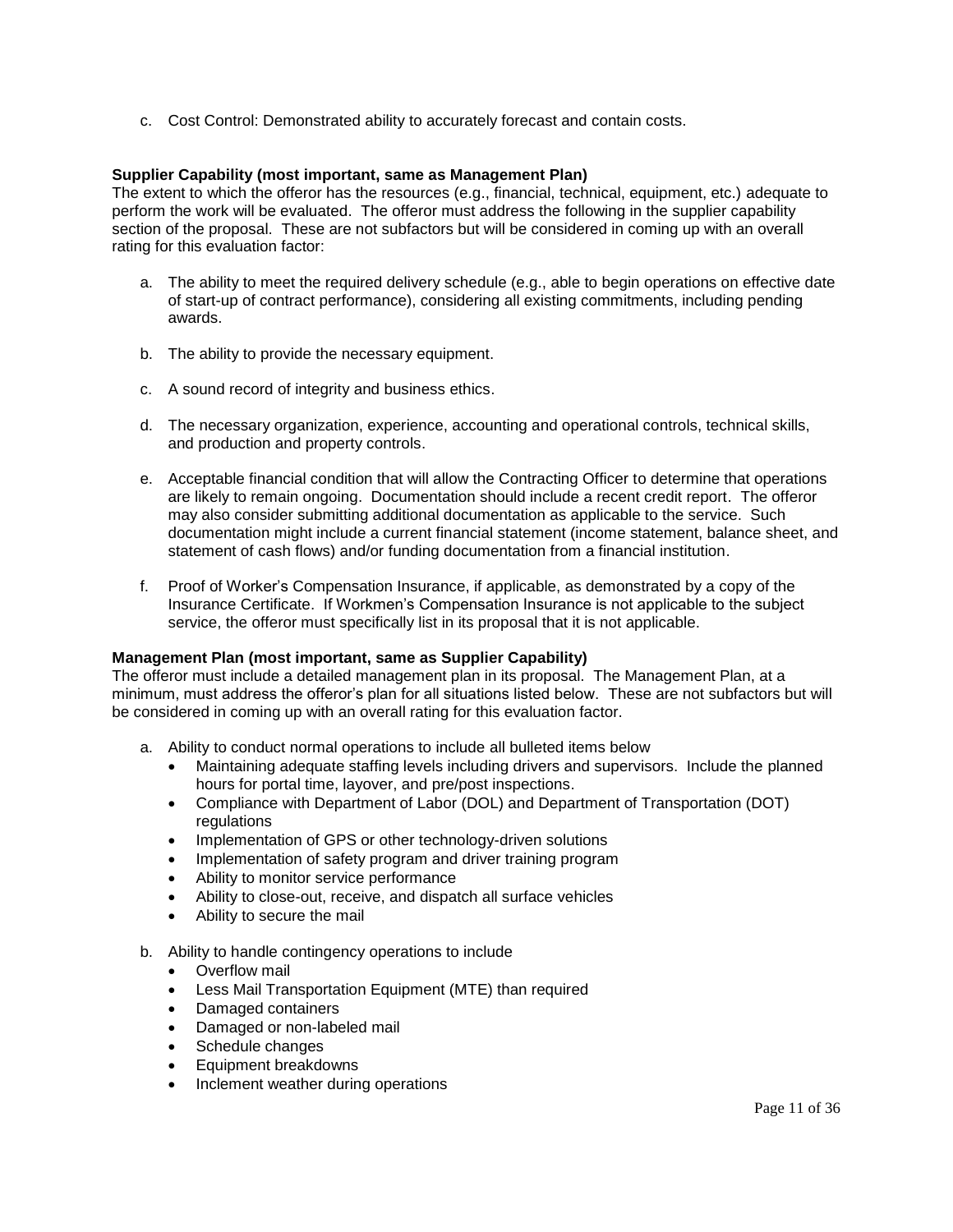- Labor disruptions including, but not limited to, walkouts or strikes
- Staffing shortages relating to medical or other emergencies
- Delays caused by environmental issues such as fuel spills, chemical spills, or other HAZMAT

# **Sustainability Plan (least important)**

The offeror must include a detailed sustainability plan in its proposal. The Sustainability Plan, at a minimum, must address the items listed below. The following are not subfactors but will be considered in coming up with an overall rating for this factor.

- a. A listing of the Make, Model, Age, and Class of Vehicle that it plans to use for the solicited service.
- b. For each class of vehicle listed, the offeror should list the average Miles Per Gallon (MPG) fuel efficiency
- c. An explanation of the number of scheduled miles, portal miles, backhaul miles, maintenance miles, and any other miles that will be included in the contracted service
- d. The amount of gallons of fuel that the offeror is proposing for this service
- e. Whether the vehicles operate using alternative fuel. If so, please state the type (CNG, LNG, etc.).
- f. Whether the vehicles are California Air Resources Board compliant (if applicable)
- g. A plan to improve the fuel efficiency of the vehicles over the life of the contract. The plan should describe the offeror's current sustainability initiatives and metrics, as well as suggested initiatives on which the offeror will work collaboratively with the Postal Service.

# **Price Proposal Evaluation:**

Box 2 on PS Form 7405 (Rate of Compensation) will be used to analyze each of the offeror's proposal(s). The offered price must include all elements of cost the offeror expects to incur in performing service. The rates may be carried out to a maximum of four decimal places.

## **Best Value Decision:**

Award will be made to the offeror who proposes the best value to the Postal Service. Technical Factors are slightly more important than price. In determining potential tradeoffs to arrive at the best value selection, the Postal Service will assess the strengths, weaknesses, and deficiencies between or among competing technical proposals from the standpoint of 1) what the difference might mean in terms of anticipated performance; and 2) what the evaluated cost would be for the Postal Service to take advantage of that difference.

Award will not necessarily be made to the offeror who provides the highest-rated technical proposal or to the offeror who offers the lowest price. Price is more important in selecting between or among closely ranked technical proposals. In making any price-technical tradeoff, the Postal Service also does not intend to pay a premium price unless there is a significant technical advantage justifying a higher price.

The Postal Service reserves the right to not award a contract based on this solicitation should it deem that a non-award is in its best interest. Awards will not be made to offerors whose proposals are not competitively priced or to offerors with poor technical proposals.

# <span id="page-11-0"></span>**INSTRUCTIONS TO OFFERORS PROVISION**

In order for the Postal Service to evaluate proposals in accordance with the criteria stated in Provision 4-2 and in the Supplemental Evaluation Provision, the following information must be provided. In general, the offeror must provide specific facts in lieu of broad generalizations and flowery descriptions. The offeror must also complete and return the Representations and Certifications (Provision 4-3 below). Instructions for proposal submittal are contained in the table below.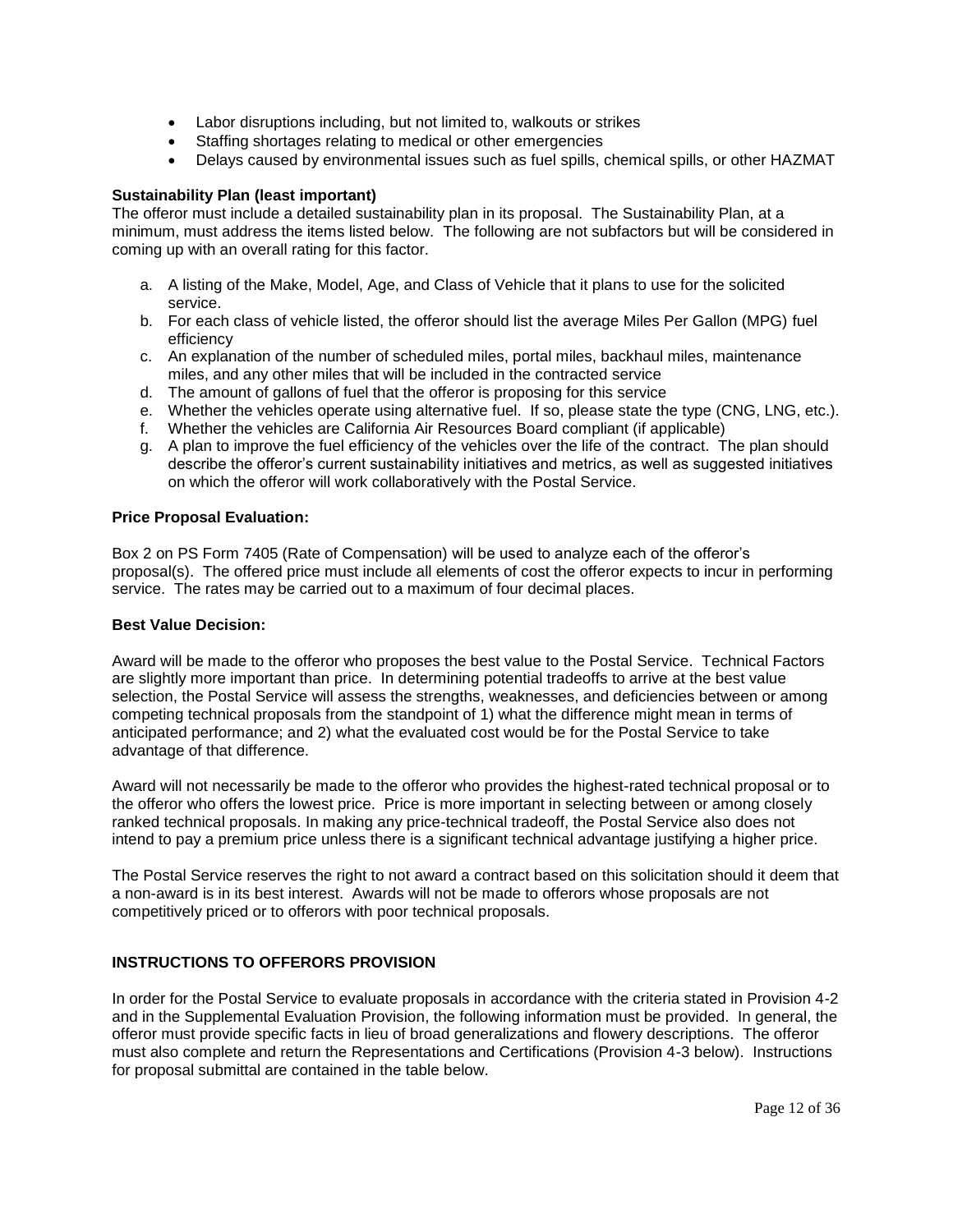Proposals are to be divided into two volumes as shown in the table below. Page number limitations are also noted in the table below. Page limitation excludes coversheets, dividers, tables of contents, and attachments required by solicitation. Text in all volumes may be single-spaced and no smaller than Arial 10 point font. Graphics may include fonts no smaller than Arial 8 point as displayed. Margins may be no less than one (1) inch on any side, top, or bottom.

#### **Postal Service E-Sourcing Registration:** All prospective offerors must register at

[https://uspsprod.emptoris.com/emptoris/sso\\_login.jsp#/login/loginPage](https://uspsprod.emptoris.com/emptoris/sso_login.jsp#/login/loginPage) and enter the required information.

# **All proposal submissions must be submitted electronically by the time and date indicated on Form 7435.**

Failure to submit the required information for Volume 1 and Volume 2 as outlined below may result in a proposal being deemed unacceptable. Unacceptable proposals will not be considered for evaluation or award.

#### **Volume 1**

| <b>Section</b> | <b>Criteria</b>             | <b>Page Limit</b> |
|----------------|-----------------------------|-------------------|
|                | <b>Supplier Eligibility</b> |                   |
|                | Past Performance            |                   |
|                | <b>Supplier Capability</b>  |                   |
|                | Management Plan             |                   |
|                | Sustainability Plan         |                   |

## **Volume 2**

| <b>Section</b> | <b>Criteria</b>                                    | <b>Page Limit</b> |
|----------------|----------------------------------------------------|-------------------|
|                | Completed and Signed PS Form 7405                  |                   |
|                | <b>Completed Price Worksheet</b>                   |                   |
|                | Representations and Certifications (Provision 4-3) |                   |
|                | Subcontracting Plan (If Applicable)                |                   |

### **Volume 1**

### **Evaluation Factors**

# **Section 1- Supplier Eligibility**

The offeror must allow the evaluation team to determine that the offeror is eligible to perform all the services required for the full term of the resultant contract Information submitted must allow the evaluators to determine the offeror's eligibility relating to the factors set forth in "Supplier Eligibility" in Provision 4-2, *Evaluation* and in the Supplemental Evaluation Provision.

### **Section 2- Past Performance**

The offeror must submit information that will allow the evaluation team to determine its performance level on contracts and other business arrangements of similar size and scope. Information submitted must allow the evaluators to determine the offeror's past performance relating to the factors set forth in "Past Performance," in Provision 4-2, *Evaluation* and in the Supplemental Evaluation Provision.

### **Section 3- Supplier Capability**

The offeror must allow the evaluation team to determine that the offeror is able to perform all the services required for the full term of the resultant contract. Information submitted must allow the evaluators to determine the offeror's capability relating to the factors set forth in "Supplier Capability" in Provision 4-2, *Evaluation* and in the Supplemental Evaluation Provision. This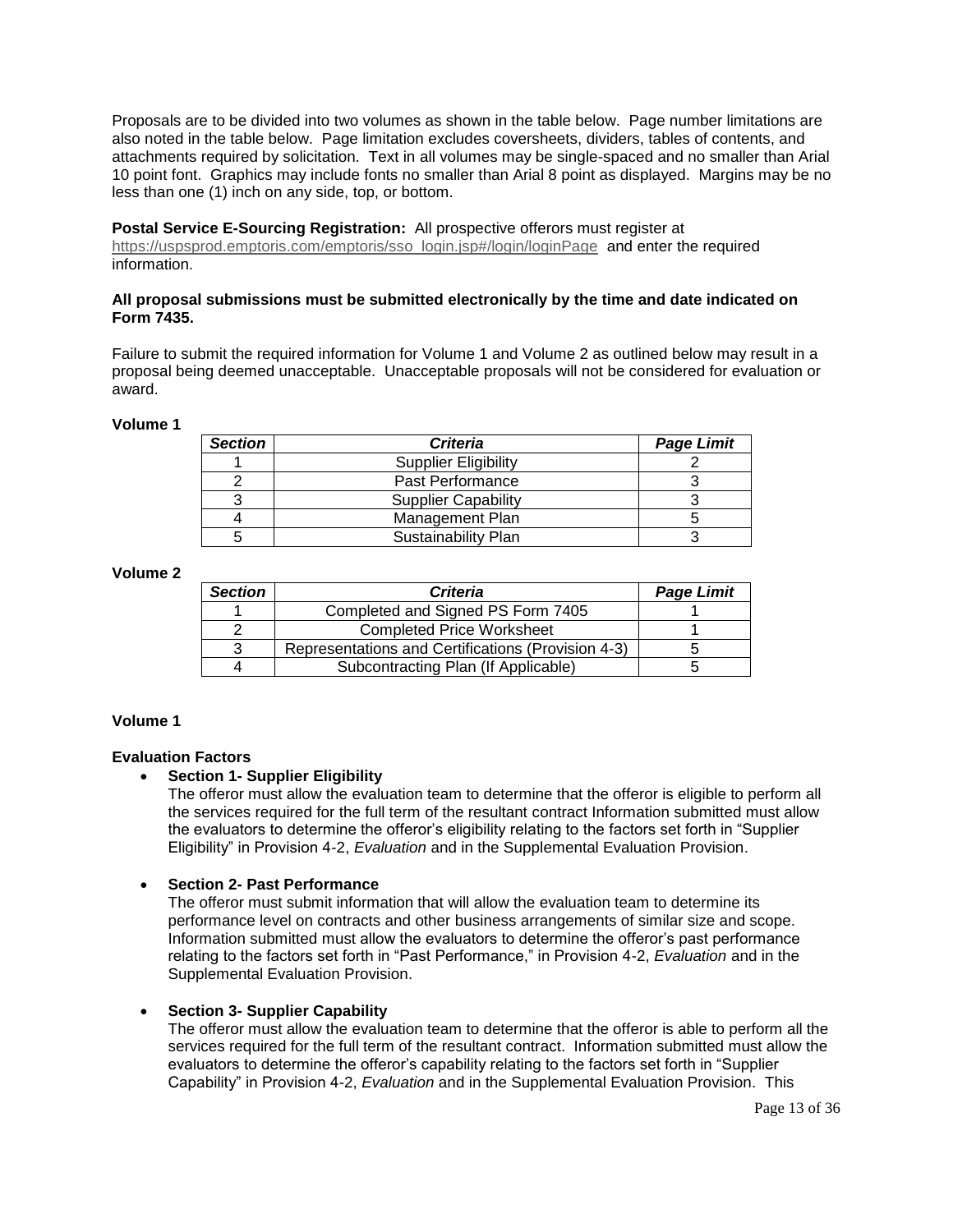solicitation must be addressed as though this is the first time an offeror is doing business with the Postal Service.

**Section 4- Management Plan**

Offerors must provide a Management Plan for dealing with normal daily operations, as well as unscheduled and unexpected events affecting the expeditious operation of the network. Information submitted must allow the evaluators to determine the offeror's capability relating to the factors set forth in "Management Plan" in Provision 4-2, *Evaluation* and in the Supplemental Evaluation Provision.

#### **Section 5- Sustainability Plan**

The offeror must include a detailed sustainability plan in its proposal. The plan must describe the offeror's current sustainability initiatives and metrics, as well as suggested initiatives on which the offeror will work collaboratively with the Postal Service. Information submitted must allow the evaluators to determine the offeror's capability relating to the factors set forth in "Sustainability Plan" in Provision 4-2, *Evaluation* and in the Supplemental Evaluation Provision.

#### **Volume 2**

#### **Section 1 - PS Form 7405**

The offeror must provide a completed and signed PS Form 7405.

The following instructions must be closely followed in completing this form:

Item 1. Fill in the solicitation number, date of the solicitation, and the terminal points of the route exactly as they appear on the solicitation.

Item 2. In the first space, write out the exact amount of the offered price as calculated on the Price Worksheet Attachment. In the second space, insert the numerical amount. Make certain that the amounts set forth in both spaces are exactly the same.

Item 3. In blocks a, b, and c, enter the complete name, address and phone number of the offeror. Enter the offeror's DOT number in block d. Enter the Employer Identification Number (Social Security Number if the offeror is an individual) in block e. Complete blocks f and g only if proposals are being submitted for box delivery routes.

Complete the remainder of the form, including the appropriate certificate, and other items on the reverse, and sign the form as offeror.

#### **Section 2 - Price Proposal**

The offeror must provide its price proposal in accordance with the unit type(s) identified on PS Form 7405 using box 2 (Rate of Compensation). PS Form 7405 will be used to analyze each of the offeror's proposal(s). The offered price must include all elements of cost the offeror expects to incur in performing service. The rates may be carried out to a maximum of four decimal places.

The estimated per trip miles shown on the schedule or special notes are given only as information. Prior to submitting a proposal for a route, the offeror should determine the actual miles that must be covered. The contract price will neither be increased nor decreased if the actual distance is greater or less than advertised. Suppliers are expected to state all mileage necessary to accomplish the service to include any portal, fueling or other mileage necessary even in excess of schedule mileage.

Page 14 of 36 The hours shown on the schedule are the Postal Service's estimates of the minimum hours necessary to operate the required trips and are believed to be substantially correct; they do not include wash-up time,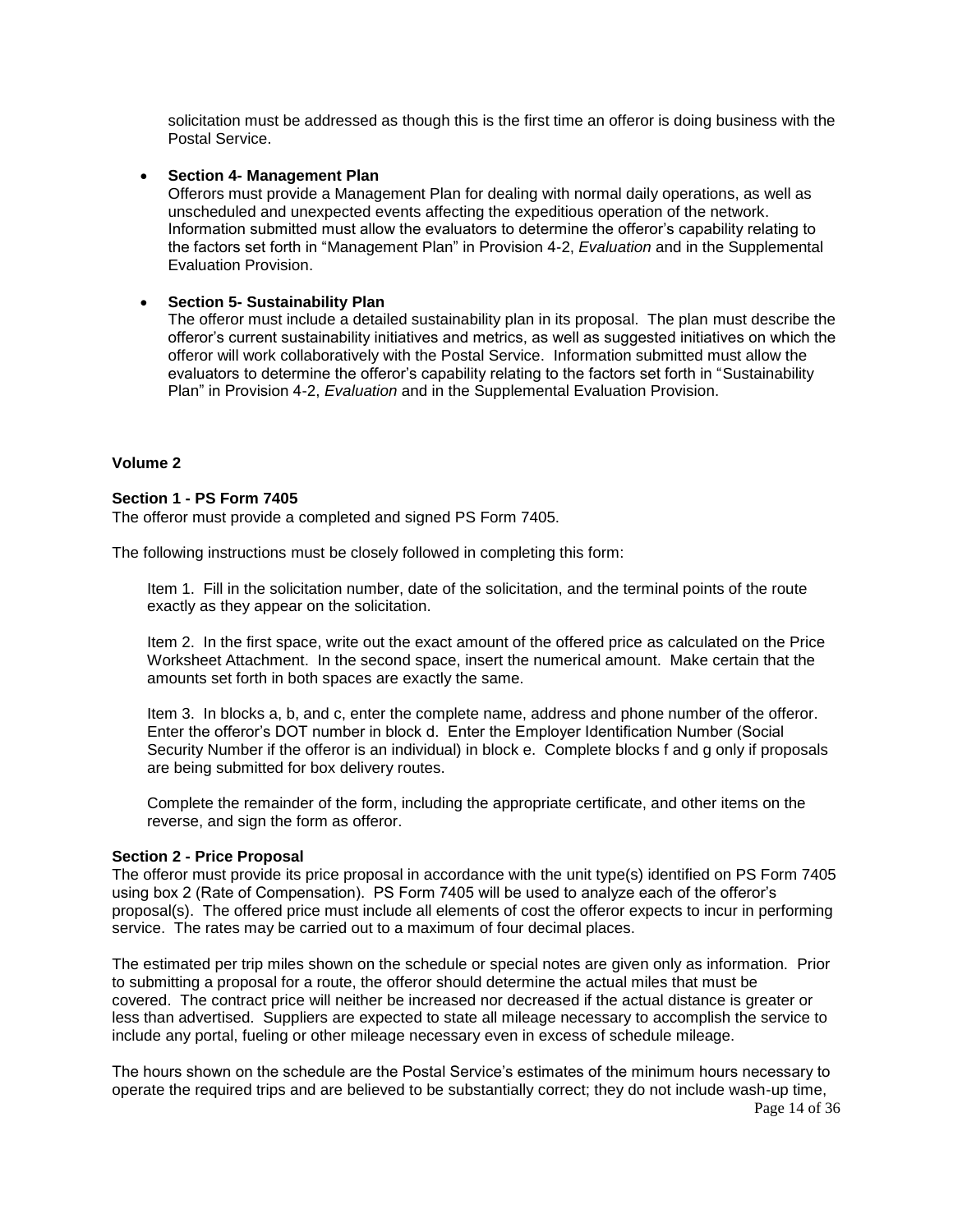vehicle inspections, etc. However, Suppliers are expected to state all hours necessary to accomplish the service in their cost proposal to include wash-up, vehicle inspection, and portal time even if it is in excess of schedule hours.

# **Section 3 - Representations and Certifications**

The Representations and Certifications pursuant to Provision 4-3 must be executed and returned with the proposal.

## **Section 4 - Subcontracting Plan (If applicable)**

If required, the offeror must submit a subcontracting plan in this section of its proposal. See Clause 3-1: Small-, Minority-, and Woman-Owned Business Subcontracting Requirements.

A subcontract is defined as any agreement (other than one involving an employer-employee relationship) entered into between a Postal Service supplier and subcontractor calling for supplies or services required for performance of the contract or subcontract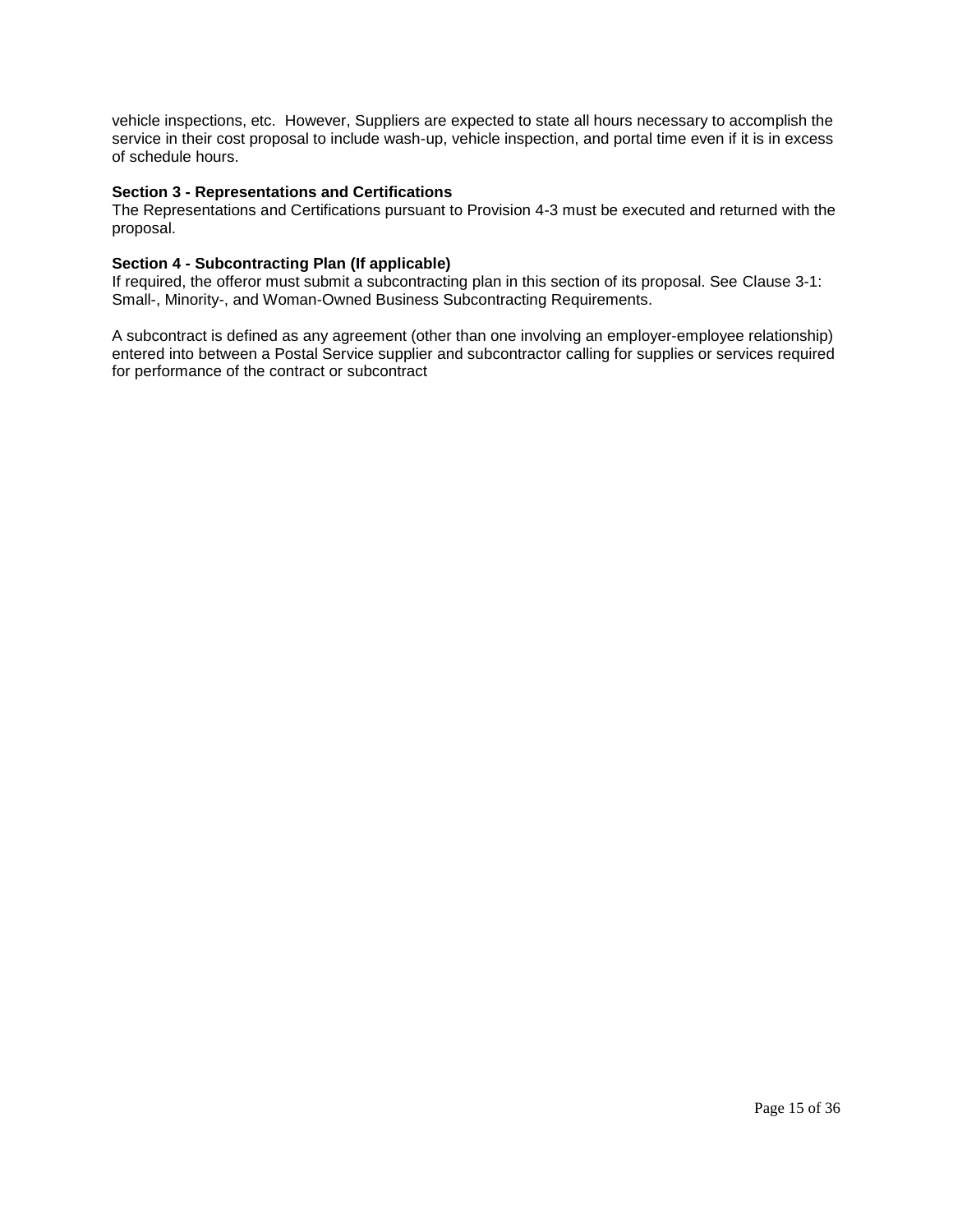# **PART 3 – CLAUSES**

## <span id="page-15-1"></span><span id="page-15-0"></span>**Clause B-1: Definitions (March 2006) (Modified)**

As used in this contract, the following terms have the following meanings:

- a. Contracting Officer The person executing this contract on behalf of the Postal Service, and any other officer or employee who is a properly designated contracting officer; the term includes, except as otherwise provided in the contract, the authorized representative of a Contracting Officer acting within the limits of the authority conferred upon that person.
- b. Administrative Official See the Administrative Official Clause below.
- c. Mail U.S. and foreign materials, equipment and supplies sent or carried in the postal system.
- d. Route The course of travel as described in this contract, as the same may be extended, curtailed, or otherwise altered in accordance with the terms of this contract.
- e. Supplier The person or persons, partnership or corporation that will be providing the service advertised in this solicitation.

#### <span id="page-15-2"></span>**Clause B-3: Contract Type (March 2006) (Modified)**

This is a Fixed Price contract with Economic Price Adjustment. Adjustments will be made in accordance with the contract and Postal Service Management Instruction PM-4.4.1-2005-1, which can be found http://about.usps.com/management-instructions/p441051.pdf.

### <span id="page-15-3"></span>**Clause B-9: Claims and Disputes (March 2006)**

- a. This contract is subject to the Contract Disputes Act of 1978 (41 U.S.C. 7101-7109) ("the Act" or "CDA").
- b. Except as provided in the Act, all disputes arising under or relating to this contract must be resolved under this clause.
- c. "Claim," as used in this clause, means a written demand or written assertion by one of the contracting parties seeking, as a matter of right, the payment of money in a sum certain, the adjustment or interpretation of contract terms, or other relief arising under or relating to this contract. However, a written demand or written assertion by the supplier seeking the payment of money exceeding \$100,000 is not a claim under the Act until certified as required by subparagraph d.2 below. A voucher, invoice, or other routine request for payment that is not in dispute when submitted is not a claim under the Act. The submission may be converted to a claim under the Act by complying with the submission and certification requirements of this clause, if it is disputed either as to liability or amount is not acted upon in a reasonable time.

d.

- (1) A claim by the supplier must be made in writing and submitted to the contracting officer for a written decision. A claim by the Postal Service against the supplier is subject to a written decision by the contracting officer.
- (2) For supplier claims exceeding \$100,000, the supplier must submit with the claim the following certification: "I certify that the claim is made in good faith, that the supporting data are accurate and complete to the best of my knowledge and belief, that the amount requested

Page 16 of 36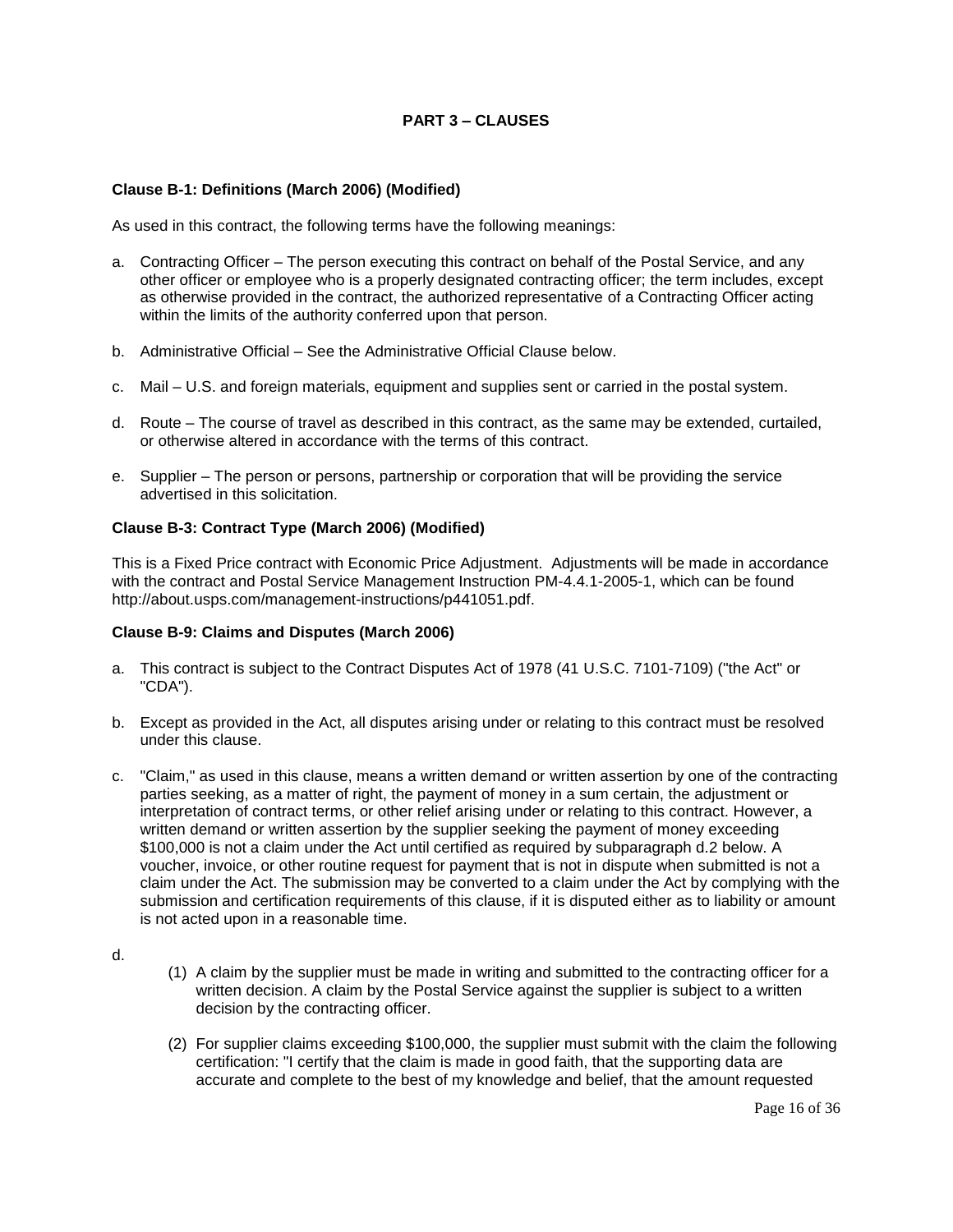accurately reflects the contract adjustment for which the supplier believes the Postal Service is liable, and that I am duly authorized to certify the claim on behalf of the supplier."

- (3) The certification may be executed by any person duly authorized to bind the supplier with respect to the claim.
- e. For supplier claims of \$100,000 or less, the contracting officer must, if requested in writing by the supplier, render a decision within 60 days of the request. For supplier-certified claims over \$100,000, the contracting officer must, within 60 days, decide the claim or notify the supplier of the date by which the decision will be made.
- f. The contracting officer's decision is final unless the supplier appeals or files a suit as provided in the Act.
- g. When a CDA claim is submitted by or against a supplier, the parties by mutual consent may agree to use an alternative dispute resolution (ADR) process to assist in resolving the claim. A certification as described in d(2) of this clause must be provided for any claim, regardless of dollar amount, before ADR is used.
- h. The Postal Service will pay interest in the amount found due and unpaid from:
	- (1) The date the contracting officer receives the claim (properly certified, if required); or
	- (2) The date payment otherwise would be due, if that date is later, until the date of payment.
- i. Simple interest on claims will be paid at a rate determined in accordance with Clause B-22: Interest.
- j. The supplier must proceed diligently with performance of this contract, pending final resolution of any request for relief, claim, appeal, or action arising under the contract, and comply with any decision of the contracting officer.

### <span id="page-16-0"></span>**Clause [B-15: Notice of Delay](http://blue.usps.gov/policy/clauses/clauses.htm) (March 2006)**

Immediately upon becoming aware of any difficulties that might delay deliveries under this contract, the supplier will notify the contracting officer in writing of them. The notification must identify the difficulties, the reasons for them, and the estimated period of delay anticipated. Failure to give notice may preclude later consideration of any request for an extension of contract time.

# <span id="page-16-1"></span>**Clause B-16: Suspensions and Delays (March 2006)**

- a. If the performance of all or any part of the work of this contract is suspended, delayed, or interrupted by:
	- (1) An order or act of the contracting officer in administering this contract; or
	- (2) By a failure of the contracting officer to act within the time specified in this contract or within a reasonable time if not specified - an adjustment will be made for any increase in the cost of performance of this contract caused by the delay or interruption (including the costs incurred during any suspension or interruption). An adjustment will also be made in the delivery or performance dates and any other contractual term or condition affected by the suspension, delay, or interruption. However, no adjustment may be made under this clause for any delay or interruption to the extent that performance would have been delayed or interrupted by any other cause, including the fault or negligence of the supplier, or for which an adjustment is provided or excluded under any other term or condition of this contract.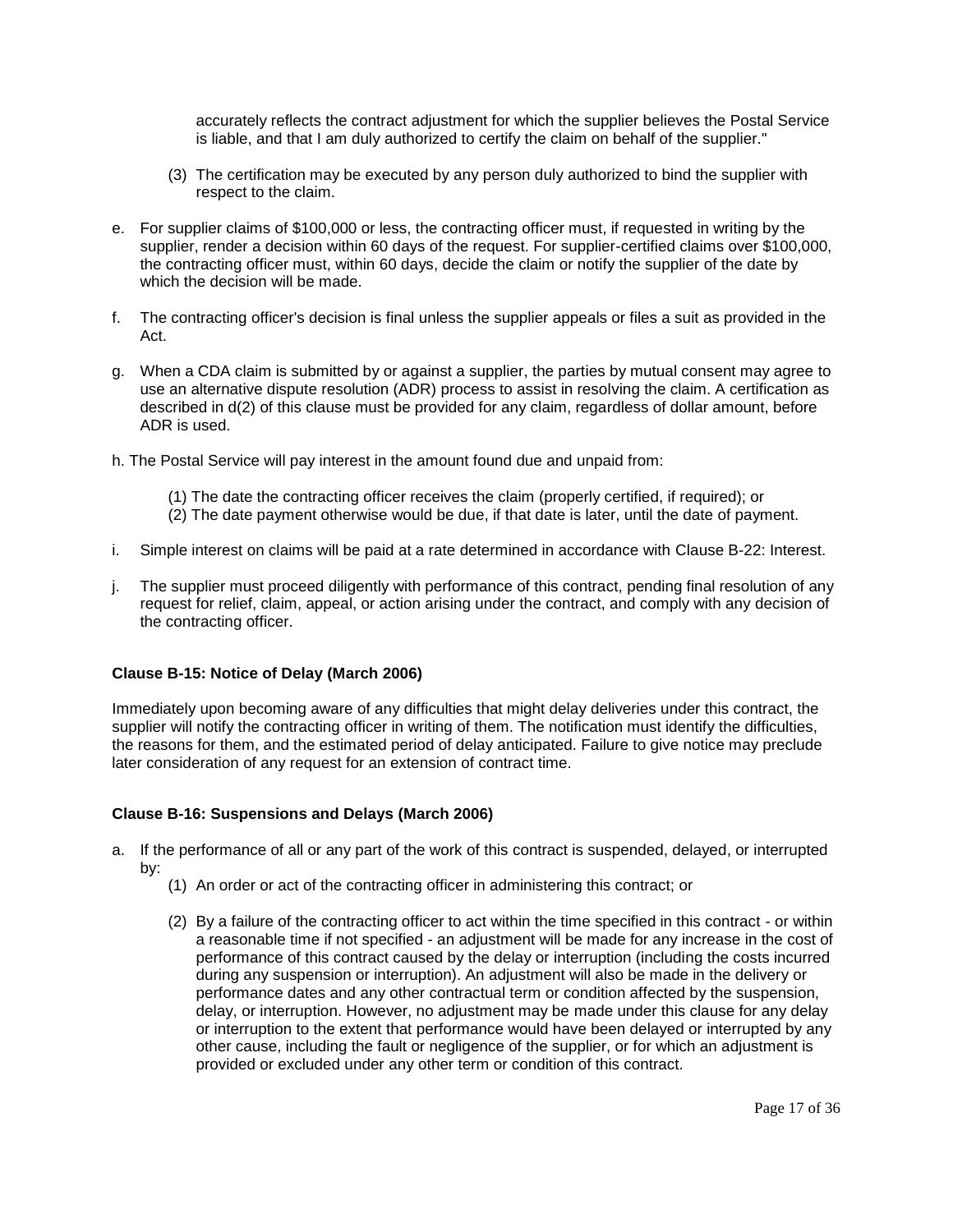- b. A claim under this clause will not be allowed:
	- (1) For any costs incurred more than 20 days before the supplier has notified the contracting officer in writing of the act or failure to act involved; and
	- (2) Unless the claim, in an amount stated, is asserted in writing as soon as practicable after the termination of the delay or interruption, but not later than the day of final payment under the contract.

# <span id="page-17-0"></span>**Clause B-19 Excusable Delays (March 2006)**

- a. Except with respect to defaults of subcontractors, the supplier will not be in default by reason of any failure in performing this contract in accordance with its terms (including any failure by the supplier to make progress in the prosecution of the work that endangers performance) if the failure arises out of causes beyond the control and without the fault or negligence of the supplier. Such causes may include, but are not restricted to, acts of God or of the public enemy, acts of the government in its sovereign capacity or of the Postal Service in its contractual capacity, fires, floods, epidemics, quarantine restrictions, strikes, freight embargoes, and unusually severe weather, but in every case the failure to perform must be beyond the control and without the fault or negligence of the supplier.
- b. If failure to perform is caused by the failure of a subcontractor to perform or make progress and arises out of causes beyond the control of both the supplier and subcontractor, and without the fault or negligence of either of them, the supplier will not be deemed to be in default, unless:
	- (1) The supplies or services to be furnished by the subcontractor are obtainable from other sources;
	- (2) The contracting officer orders the supplier in writing to procure the supplies or services from other sources; and
	- (3) The supplier fails to comply reasonably with the order.
- c. Upon request of the supplier, the contracting officer will ascertain the facts and extent of failure, and if the contracting officer determines that any failure to perform was occasioned by any of the said causes, the delivery schedule will be revised accordingly, subject to the rights of the Postal Service under any termination clause included in this contract.
- d. As used in this clause, the terms "subcontractor" and "subcontractors" mean subcontractor(s) at any tier.

### <span id="page-17-1"></span>**Clause B-22: Interest (March 2006)**

The Postal Service will pay interest on late payments and unearned prompt payment discounts in accordance with the Prompt Payment Act, 31 U.S.C. 3901 et seq., as amended by the Prompt Payment Act Amendments of 1988, P.L. 100-496.

# <span id="page-17-2"></span>**Clause B-26: Protection of Postal Service Buildings, Equipment, and Vegetation (March 2006)**

The supplier must use reasonable care to avoid damaging buildings, equipment, and vegetation (such as trees, shrubs, and grass) on the Postal Service installation. If the supplier fails to do so and damages any buildings, equipment, or vegetation, the supplier must replace or repair the damage at no expense to the Postal Service, as directed by the contracting officer. If the supplier fails or refuses to make repair or replacement, the supplier will be liable for the cost of repair or replacement, which may be deducted from the contract price.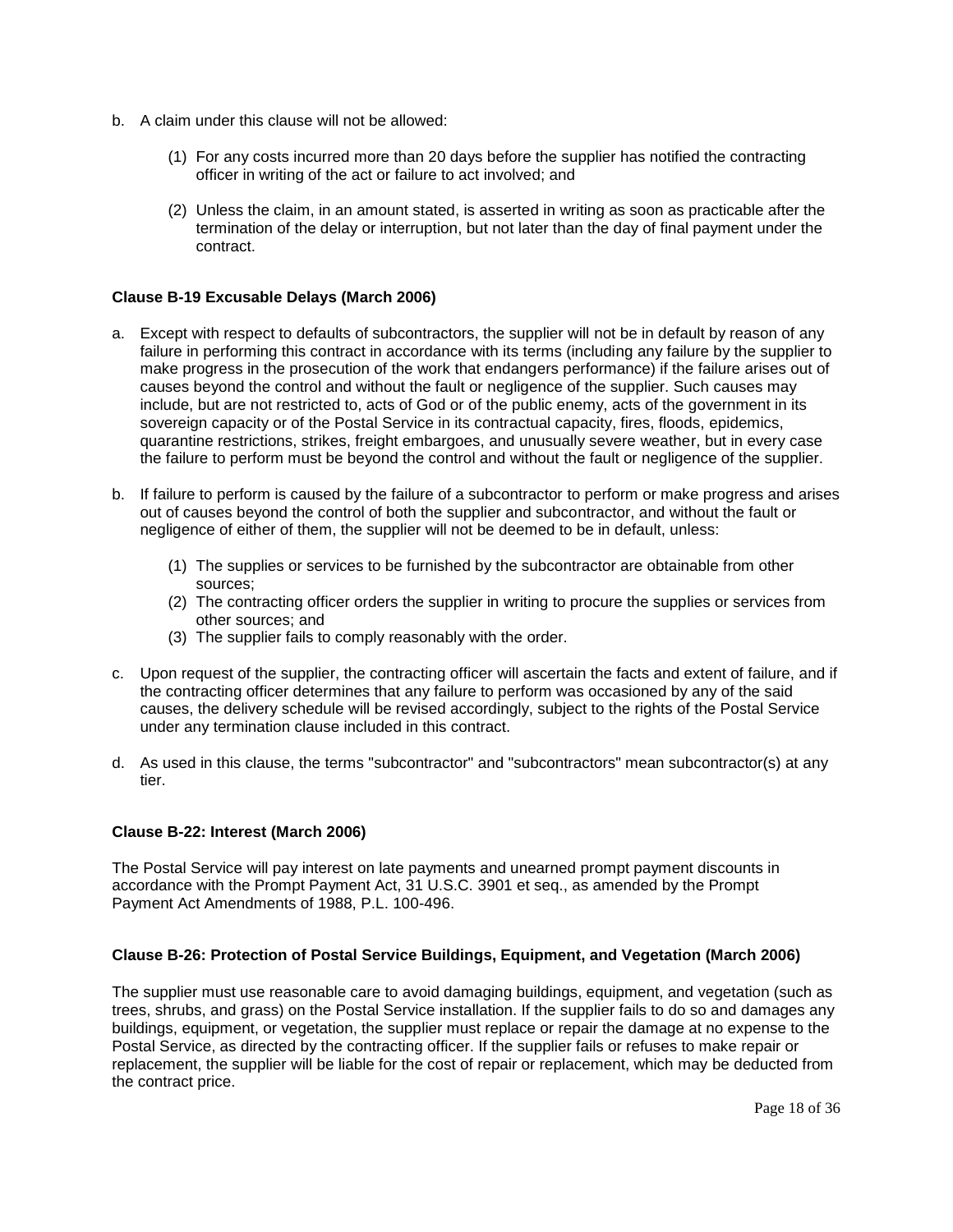# <span id="page-18-0"></span>**Clause B-30: Permits and Responsibilities (March 2006)**

The supplier is responsible, without additional expense to the Postal Service, for obtaining any necessary licenses and permits, and for complying with any applicable federal, state, and municipal laws, codes, and regulations in connection with the performance of the contract. The supplier is responsible for all damage to persons or property, including environmental damage, which occurs as a result of its omission(s) or negligence. The supplier must take proper safety and health precautions to protect the work, the workers, the public, the environment, and the property of others.

# <span id="page-18-1"></span>**[Clause B-39: Indemnification \(March](http://blue.usps.gov/policy/clauses/clauses.htm) 2006)**

The supplier must save harmless and indemnify the Postal Service and its officers, agents, representatives, and employees from all claims, losses, damage, actions, causes of action, expenses, and/or liability resulting from, brought for, or on account of any personal injury or property damage received or sustained by any person, persons or property growing out of, occurring, or attributable to any work performed under or related to this contract, resulting in whole or in part from negligent acts or omissions of the supplier, any subcontractor, or any employee, agent, or representative of the supplier or any subcontractor.

### <span id="page-18-2"></span>**Clause B-64: Accountability of the Supplier (Highway) (March 2006)**

- a. The supplier must supervise its operations and the operations of its subcontractors which provide services under this contract personally or through representatives. The supplier or its supervising representatives must be easily accessible in the event of emergencies or interruptions in service.
- b. In all cases, the supplier will be strictly liable to the Postal Service for the Postal Service's actual damages if mail is subject to loss, rifling, damage, wrong delivery, depredation, and other mistreatment while in the custody and control of the supplier or its subcontractors. The supplier will also be accountable and answerable in damages for the faithful performance of all other obligations assumed under this contract, whether or not it has entrusted part or all of its performance to another, except:
	- (1) The supplier is not liable for its failure to perform if the failure arises out of circumstances beyond its control, and without its fault or negligence, and
	- (2) The supplier is not liable for a failure of its subcontractors to perform if the subcontractor's failure arises out of circumstances beyond the supplier or the subcontractor's control, and without the fault or negligence of either.
- c. The supplier must faithfully account for and deliver to the Postal Service all
	- (1) Mail,
	- (2) Moneys, and
	- (3) Other property of any kind belonging to or entrusted to the care of the Postal Service, that come into its possession during the term of this contract.
- d. The supplier must, promptly upon discovery, refund:
	- (1) any overpayment made by the Postal Service for service performed, or (2) any payment for service not rendered.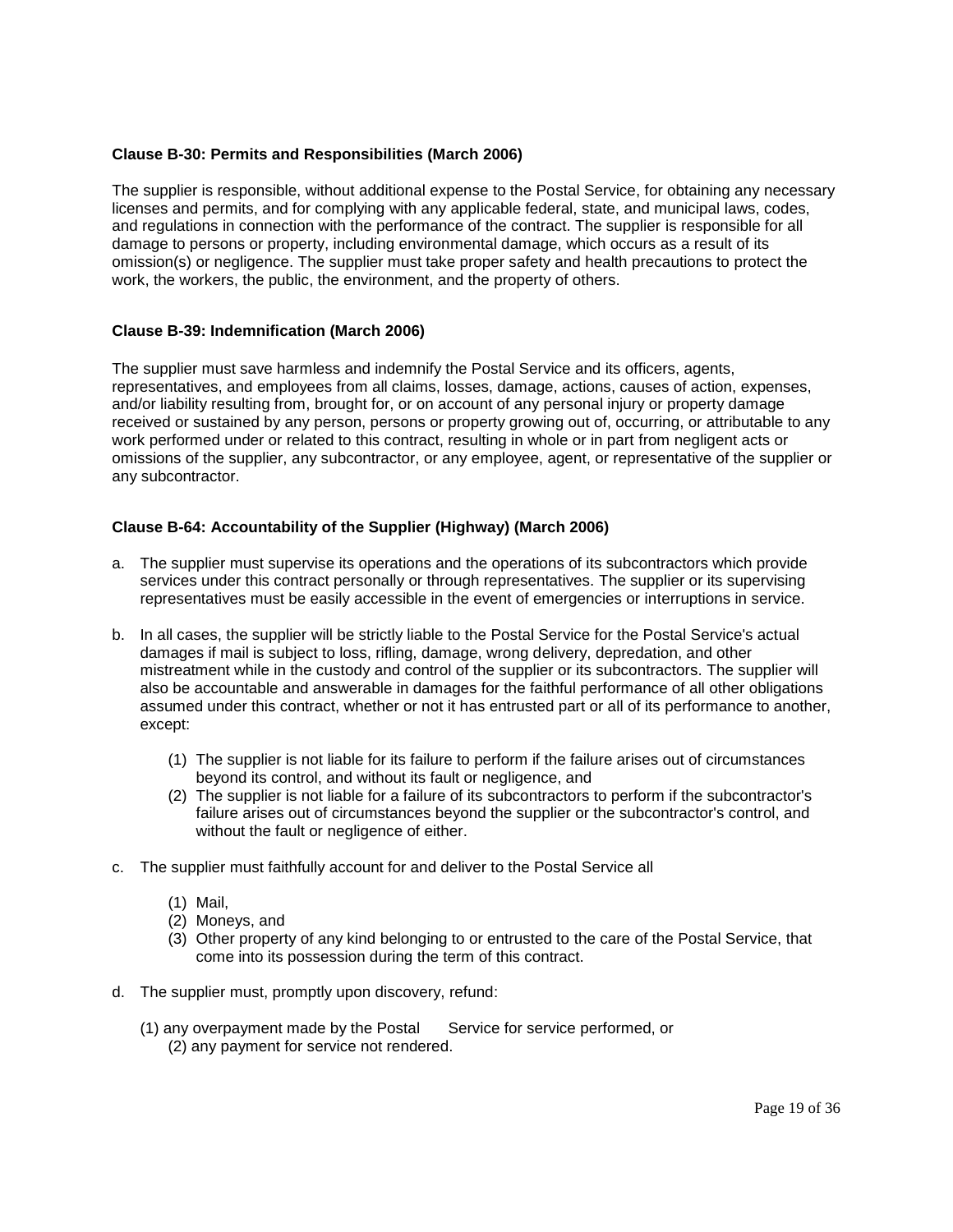# <span id="page-19-0"></span>**Clause B-65: Adjustments to Compensation (March 2006) (Modified)**

Contract compensation may be adjusted, from time to time, by mutual agreement of the supplier and the contracting officer.

- a. Any such adjustments must be made in accordance with the provisions of this clause and any U.S. Postal Service Management Instruction governing adjustments in effect on the date of adjustment.
- b. In connection with an adjustment, the contracting officer may examine such records and books of account maintained by the supplier as the contracting officer may deem necessary.
- c. Adjustments in compensation pursuant to this clause will be memorialized by formal amendment to the contract.
- d. Should the Postal Service introduce procedures which affect the supplier's obligations with respect to the costs of taxes, the contract price will be adjusted with respect to those costs, pro rata, without entitlement to other compensation for those adjustments, subject to the resolution of any dispute about the adjustments under Clause B-9: Claims and Disputes.

# <span id="page-19-1"></span>**Clause B-67: Changes (Transportation) (March 2006) (Modified)**

- a. Service Changes
	- (1) Minor Service Changes. The contracting officer may, at any time, without consulting the supplier, issue orders directing an extension, curtailment, change in line of travel, revisions of route, or increase or decrease in frequency of service or number of trips and fixing an adjustment in the supplier's compensation which increases or decreases the supplier's rate of pay by no more than \$5,000 for Transportation Contracts and no more than \$2,500 for Contract Delivery Service Contracts. If the supplier believes the increase or decrease in contract price ordered by the Contracting Officer is not accurate, it may request an adjustment in compensation. The supplier will proceed diligently in accordance with minor service changes ordered unilaterally by the contracting officer. Disputes concerning such orders will be resolved pursuant to Clause B-9: Claims and Disputes.
	- (3) Other Service Changes. Service changes other than minor service changes, including increases or decreases in compensation, may be made by mutual agreement of the contracting officer and the supplier. Such changes will be memorialized by formal amendment to the contract. Upon execution of the bilateral amendment to the contract, the supplier waives all rights to further claims relating to the facts and events that gave rise to the service change.
- b. Extra Trips
	- (1) An extra trip is an additional trip of service operated on an infrequent time basis from the contract point of origin. Extra trips can be negotiated in advance of the performance when the contracting officer deems it appropriate. However, the contracting officer may order the supplier to perform such extra service at the pro rata contract rate. If no rate of pay for extra trips has been negotiated in advance, the supplier will nonetheless perform such extra trips as are ordered by the contracting officer and may, on an after-the-fact basis, request a lump sum reimbursement for the difference between costs incurred as a direct result of performing such extra trips and pro rata payment for such trips, provided that such claims costs are adequately supported by documentary evidence furnished to the contracting officer. Claims for compensation above pro rata pay for extra trips must be filed in writing with the contracting officer, accompanied by full supporting documentation of costs, no later than 90 days after the performance of such extra trips. When the contracting officer has ordered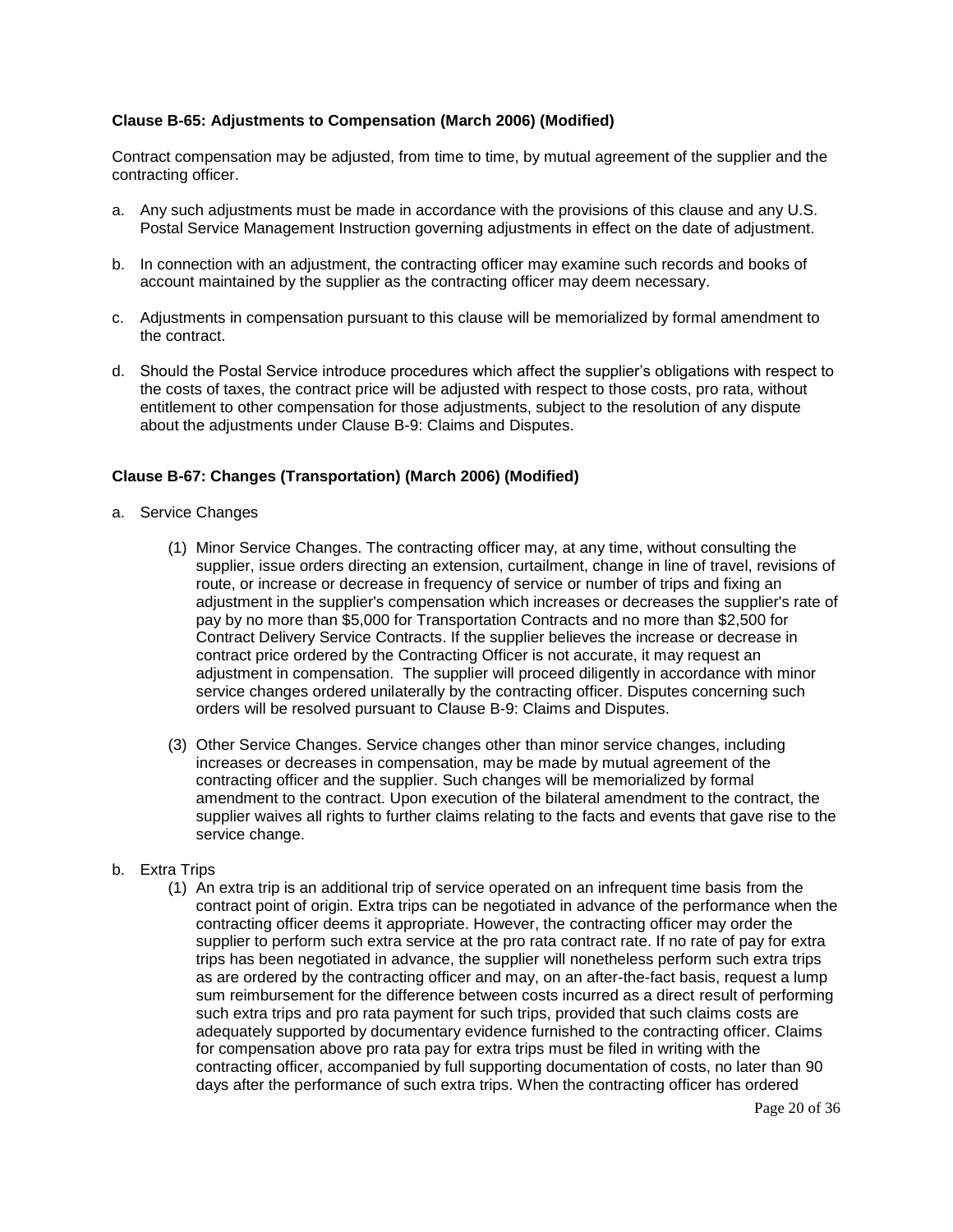several extra trips under a single order, the 90-day period begins on the date of performance of the last trip performed under such order. Failure to agree to such compensation above pro rata pay will be resolved under Clause B-9: Claims and Disputes.

- c. Detours When the regular line of travel of a contract route is impassable and the supplier performs full service over another and longer line of travel, the supplier's compensation will be equitably increased for such service; provided, however, that such increase;
	- (1) Comprises at least \$1.00 (one dollar) in an Postal Accounting Period, and
	- (2) Does not exceed an amount determined by multiplying the additional miles actually traveled by the rate per mile that applies to the trip on which the detour was made, determined by dividing the regular compensation for the trip by the regular number of miles.

Note: No payments will be made with respect to any detour not reported to the contracting officer or the contracting officer's designee within 90 days after the detoured service is performed.

# <span id="page-20-0"></span>**Clause B-68: Changes in Corporate Ownership or Officers (March 2006)**

- a. This clause applies only if the supplier is a corporation and it holds no other regular highway transportation contracts or the aggregate annual rate dollar value of any regular highway transportation contracts it holds is less than \$150,000.
- b. A principal owner is any individual, partnership, corporation, or other entity which holds 25 percent or more of the supplier's stock. Corporate officers are the President, Vice President, and Secretary.
- c. The supplier will furnish the contracting officer, in writing, the names of its principal owners and its corporate officers before contract award, renewal or novation.
- d. Except in the case of death or incapacity of one or more of the principal owners or corporate officers, the supplier must notify the contracting officer in writing not less than 30 days prior to any planned change in the principal owners or corporate officers.
- e. In the event of death or incapacity of one or more of the principal owners or corporate officers, the supplier must notify the contracting officer in writing within 30 days.

### <span id="page-20-1"></span>**Clause B-69: Events of Default (March 2006) (MODIFIED)**

The supplier's right to perform this contract is subject to termination under the clause entitled Termination for Default. The following constitute events of default, and this contract may be terminated pursuant to that Clause.

- a. The supplier's failure to perform service according to the terms of the contract;
- b. If the supplier has been administratively determined to have violated Postal laws and regulations and other laws related to the performance of the service;
- c. Failure to follow the instructions of the contracting officer;
- d. If the supplier transfers or assigns his contract, except as authorized herein, or sublets the whole or a portion of this contract contrary to the applicable provisions of the U.S. Postal Service Supplying Principles and Practices or without any required approval of the contracting officer;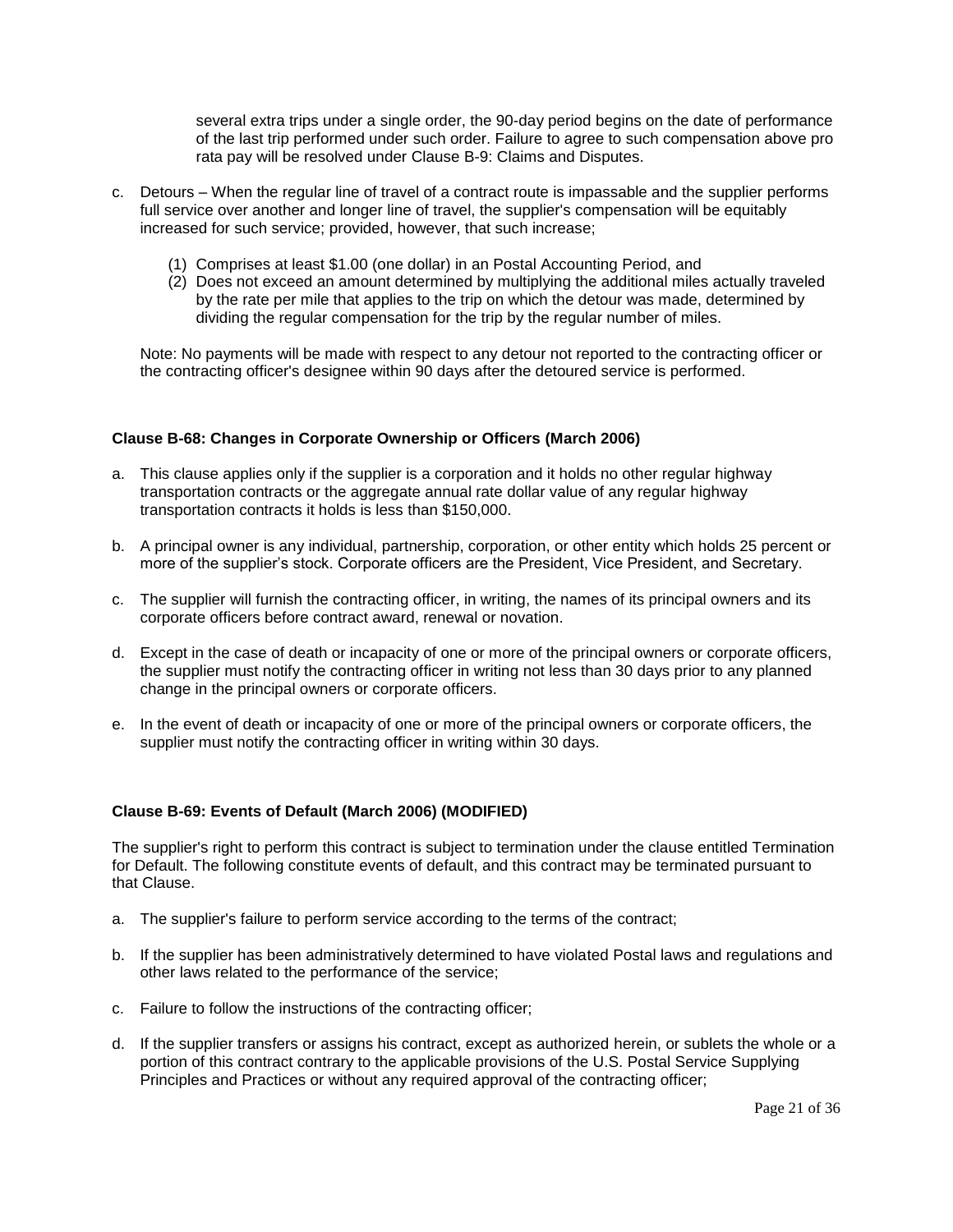- e. If the supplier combines to prevent others from proposing for the performance of Postal Service contracts;
- f. The supplier's failure to properly account, deliver and pay over moneys, mail and other property pursuant to this contract;
- g. If the supplier or a partner, if the supplier is a partnership, or a principal owner or corporate officer, if the supplier is a corporation,
	- (1) has been or is, during the term of the contract, convicted of a crime of moral turpitude affecting his or her reliability or trustworthiness as a mail transportation supplier, such as any form of theft, fraud, embezzlement or assault, or
	- (2) associates with known criminals, or
	- (3) otherwise is not reliable, trustworthy or of good character
- h. Any breach by the supplier or subcontractor of any warranty contained in PS Form 7465, Transportation Services Subcontract;
- i. If the supplier allows any employed individual to operate a vehicle in connection with this contract who has a record indicating that it would be hazardous for that individual to do so;
- j. If the supplier's transportation equipment is insufficient, inadequate, or otherwise inappropriate for the service;
- k. If the supplier employs any individual in connection with the contract contrary to the instructions of the contracting officer;
- l. If at any time the supplier, its principal owners, corporate officers or personnel are disqualified by law or regulation from performing services under this contract, and upon notice thereof, the supplier fails to remove any such disqualification;
- m. If the supplier fails to establish and maintain continuously in effect insurance as required by this contract, or fails to provide proof of insurance prior to commencement of service and thereafter as required by the contracting officer:
- n. If the supplier fails to provide any notification of a change in principal owners or corporate officers which this contract may require; or
- o. If the supplier materially breaches any other requirement or clause of this contract;
- p. When a supplier has multiple contracts with the Postal Service, a material breach under one contract may be grounds for termination of the supplier's remaining contracts, if the contracting officer determines that termination is in the best interests of the Postal Service.

### <span id="page-21-0"></span>**Clause B-74: Payment (Highway) (March 2006) (Modified)**

a. Scheduled Payments – The Accounting Service Center (ASC) will pay the supplier automatically at the conclusion of each month for which payment is due. Since the fixed price should be expressed as an annual rate, payment will be computed by dividing the annual rate stated in this contract by 365 (or 366 for a leap year), and multiplying that result by the number of days in that month. If this contract ends before the end of a month, payment will be based on the number of days within that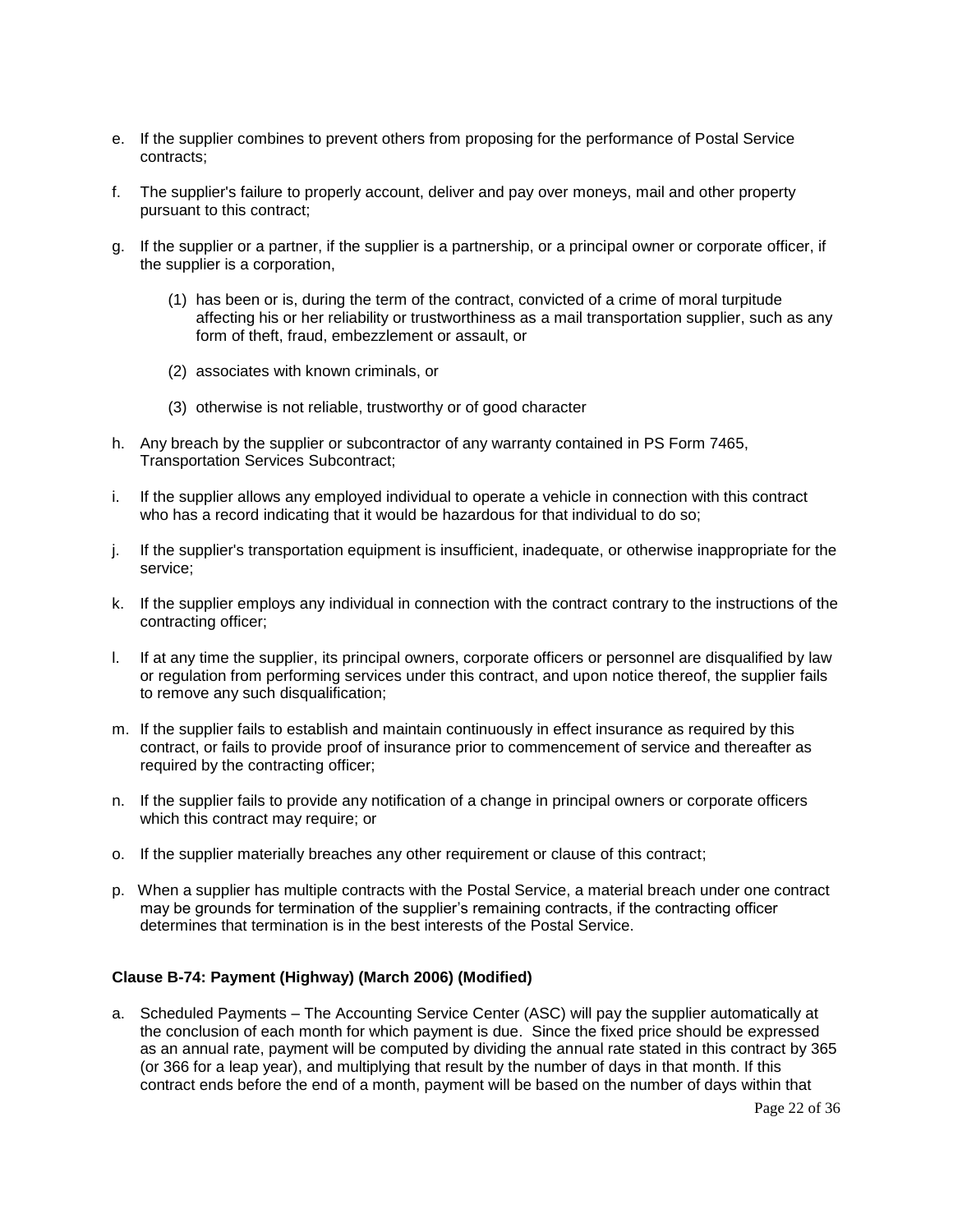period during which the contract was in force. The leap year calculation begins on July 1 of the year before the leap year.

b. Payment for Extra Service – Compensation will be based upon the unit rate, multiplied by the actual number of units performed.

# <span id="page-22-0"></span>**Clause B-77: Protection of the Mail (March 2006)**

The supplier must protect and safeguard the mail from loss, theft, or damage while it is in the supplier's custody or control and prevent unauthorized persons from having access to the mail.

# <span id="page-22-1"></span>**Clause B-78: Renewal (March 2006) (Surface Transportation) (Modified)**

In accordance with 39 U.S.C. § 5005, this contract may be renewed by mutual agreement of the parties. If the Postal Service desires to renew a surface transportation contract, the Postal Service will notify the supplier prior to the expiration of the current contract and request a renewal proposal, which will be subject to negotiation. A renewal contract is considered a new contract award, not an extension of the current contract. The Postal Service reserves the right to decide not to enter into a renewed contract with the supplier.

# <span id="page-22-2"></span>**Clause B-79: Forfeiture of Compensation (March 2006)**

If the supplier fails to perform a trip for any reason, the supplier will forfeit the compensation otherwise due for that trip. If the supplier fails to perform a trip, and such failure is due to the fault or negligence of the supplier or of its subcontractors, the supplier will be liable for all damages actually suffered by the Postal Service by reason of such failure.

## <span id="page-22-3"></span>**Clause B-80: Laws and Regulations Applicable (March 2006)**

This contract and the services performed under it are subject to all applicable federal, state and local laws and regulations. The supplier will faithfully discharge all duties and obligations imposed by such laws and regulations, and will obtain and pay for all permits, licenses, and other authorities required to perform this contract.

### <span id="page-22-4"></span>**Clause B-81: Information or Access by Third Parties (May 2006)**

The Postal Service retains exclusive authority to release any or all information about mail matter in the custody of the supplier and to permit access to that mail in the custody of the supplier. All requests by non-postal individuals (including employees of the supplier) for information about mail matter in the custody of the supplier or for access to mail in the custody of the supplier must be referred to the contracting officer or his or her designee.

### <span id="page-22-5"></span>**Clause B-82: Access by Officials (March 2006)**

The supplier will deny access to the cargo compartment of a vehicle containing mail therein to Federal, state or local officials except at a postal facility and in the presence of a postal employee, unless to prevent damage to the vehicle or its contents.

### <span id="page-22-6"></span>**Clause 1-1: Privacy Protection (October 2014)**

In addition to other provisions of this contract, the supplier agrees to the following: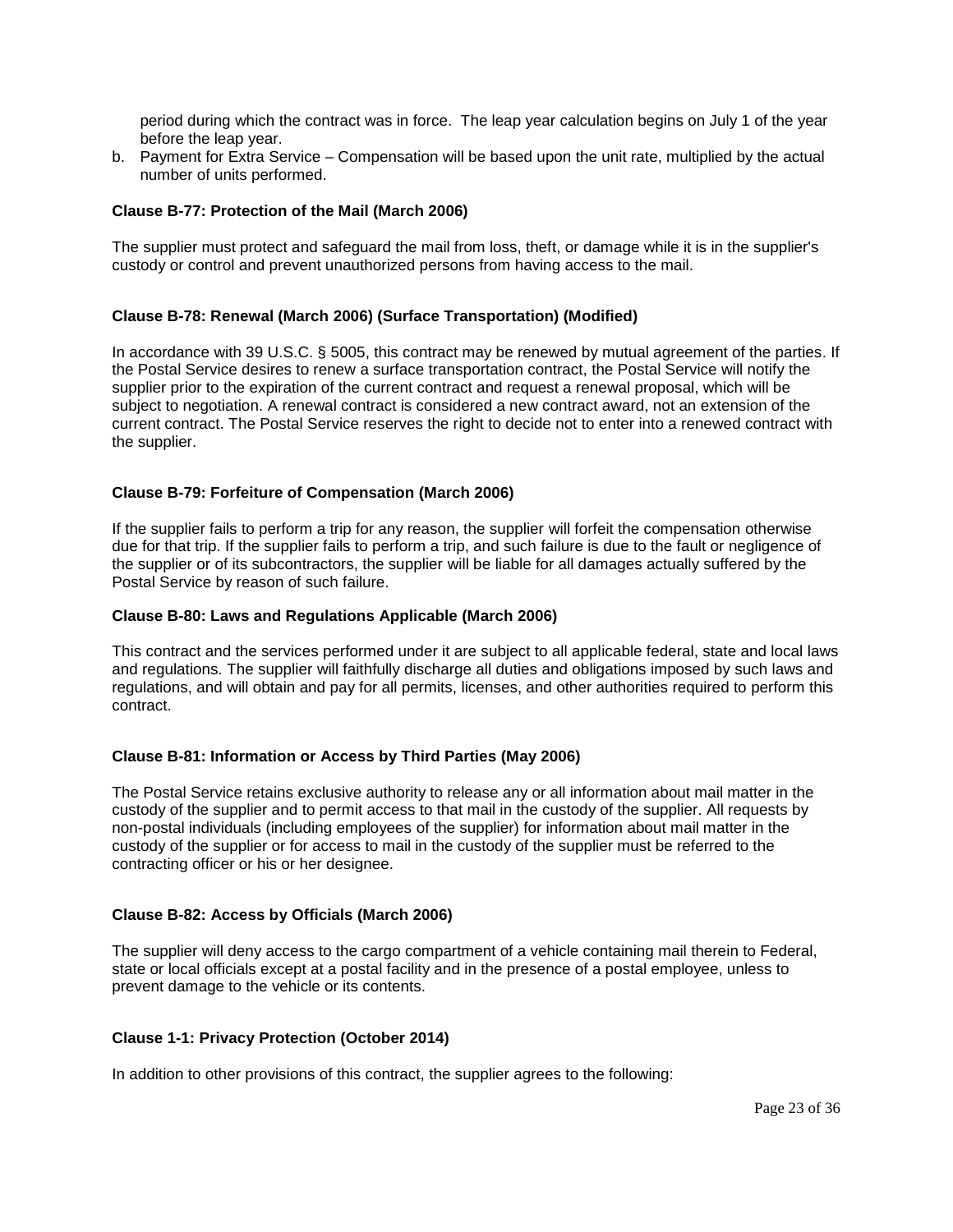- a. *Privacy Act* If the supplier operates a system of records on behalf of the Postal Service, the Privacy Act (5 U.S.C. 522a), the Postal Service regulations at 39 CFR Parts 266–267, and Handbook AS-353, *Guide to Privacy, the Freedom of Information Act*, and Records Management and Appendix, apply to those records. The supplier is considered to operate a system of records if it maintains records (including collecting, using, revising, deleting, or disseminating records) from which information is retrieved by the name of an individual or by some number, symbol, or other identifier assigned to the individual. The supplier must comply with the Act and the Postal Service regulations and Handbook AS-353 in designing, developing, managing, and operating the system of records, including ensuring that records are current and accurate for their intended use, and incorporating adequate safeguards to prevent misuse or improper disclosure of personal information. Violations of the Act may subject the violator to criminal penalties.
- b. Information Pertaining to Individuals ("Personal Information") If the supplier has access to Postal Service information pertaining to individuals (e.g. customer or employee information), including address information, whether collected online or offline by the Postal Service or by a supplier acting on its behalf, the supplier must comply with the following:
	- (1) General With regard to the Postal Service customer information to which it has access pursuant to this contract, the supplier has that access as an agent of the Postal Service and must adhere to its official Privacy Policy at [http://usps.com/privacypolicy.](http://usps.com/privacypolicy)
	- (2) Use, Ownership, and Nondisclosure The supplier may use Postal Service Personal Information solely for the purposes of this contract, and may not collect or use such information for non-Postal Service marketing, promotion, or any other purpose without the prior written approval of the contracting officer. The supplier may not maintain, access, or store (including archival back-ups) any Personal Information data outside the United States. The supplier must restrict access to such information to those employees who need the information to perform work under this contract, and must ensure that each such employee (including subcontractors' employees) sign a nondisclosure agreement, in a form suitable to the contracting officer, prior to being granted access to the information. The Postal Service retains sole ownership and rights to its Personal Information. Unless the contract states otherwise, upon completion of the contract the supplier must turn over all Postal Service Personal Information and any copies of the information, in any form the Personal Information or copies may exist, in its possession to the Postal Service. In addition, the supplier must certify that no Postal Service Personal Information and, if applicable, copies, have been retained unless otherwise authorized in writing by the contracting officer. If so required elsewhere in this contract, the information or copies must be destroyed by the supplier and the supplier must certify to the contracting officer that such destruction has taken place.
	- (3) Security Plan When applicable, and unless waived in writing by the contracting officer, the supplier must work with the Postal Service to develop and implement a security plan that addresses the protection of Personal Information. The plan will be incorporated into the contract and followed by the supplier, and must, at a minimum, address notification to the Postal Service of any security breach. If the contract does not include a security plan at the time of contract award, it must be added within 60 days after contract award.
	- (4) Breach Notification If there is any actual or suspected breach of any nature in the security of Postal Service data, including Personal Information, the supplier must notify the contracting officer and the Postal Service's Chief Privacy Officer as soon as practicable but no later than 24 hours following the detection of a suspected or confirmed breach. The supplier will be required to follow Postal Service policies regarding breach notification to customers and/or employees.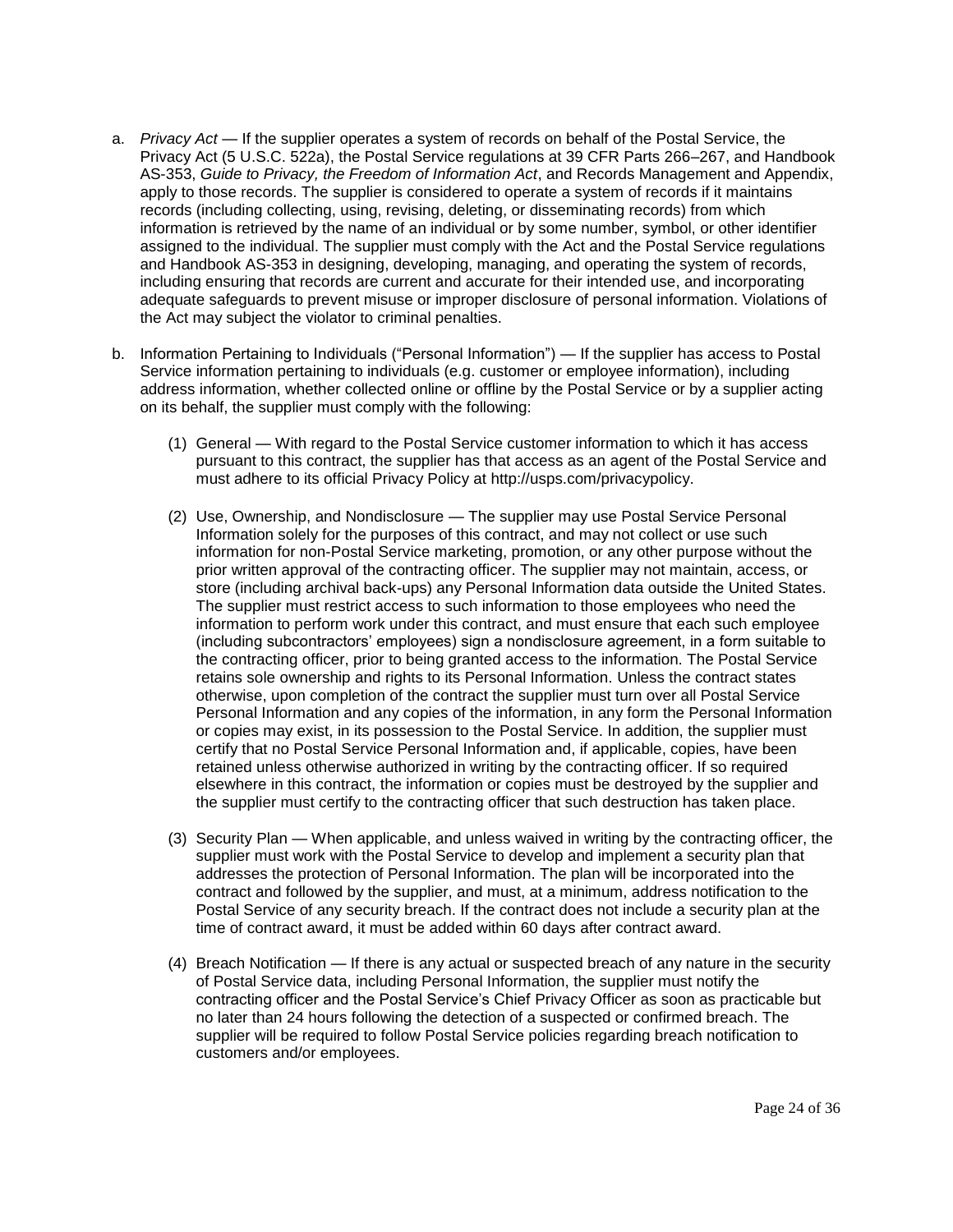Legal Demands for Information — If a legal demand is made for Postal Service Personal Information (such as by subpoena), the supplier must immediately notify the contracting officer and follow the applicable requirements in 39 CFR, sections 265.11 and 265.12. After notification, the Postal Service will determine whether and to what extent to comply with the legal demand. Should the Postal Service agree to or unsuccessfully resist a legal demand, the supplier may, with the written permission of the contracting officer, release the information specifically demanded.

- c. *Online Assistance* If the supplier assists in the design, development, or operation of a Postal Service customer Web site, or if it designs or places an ad banner, button, or link on a Postal Service Web site or any Web site on the Postal Service's behalf, the supplier must comply with the limitations set forth in the Official Postal Service Privacy Policy (see b.1, above). Exceptions to these limitations require the prior written approval of the contracting officer and the Postal Service's Chief Privacy Officer.
- d. *Marketing E-Mail* If the supplier assists the Postal Service in conducting a marketing e-mail campaign, the supplier does so as an agent of the Postal Service and must adhere to the Postal Service policies set out in Postal Service Management Instruction AS-350-2004-4, *Marketing E-mail*. Suppliers wishing to conduct marketing email campaigns to postal employees must first obtain the prior written approval of the contracting officer.
- e. *Audits* The Postal Service may audit the supplier's compliance with the requirements of this clause, including through the use of online compliance software.
- f. *Indemnification* The supplier will indemnify the Postal Service against all liability (including costs and fees) for damages arising out of violations of this clause.
- g. *Flow-down* The supplier will flow this clause down to any and all subcontractors.

# <span id="page-24-0"></span>**Clause 1-7: Organizational Conflicts of Interest (March 2006)**

- a. Warranty Against Existing Conflicts of Interest. The supplier warrants and represents that, to the best of its knowledge and belief, it does not presently have organizational conflicts of interest that would diminish its capacity to provide impartial, technically sound, objective research assistance or advice, or would result in a biased work product, or might result in an unfair competitive advantage, except for advantages flowing from the normal benefits of performing this agreement.
- b. Restrictions on Contracting. The supplier agrees that during the term of this agreement, any extensions thereto, and for a period of 2 years thereafter, neither the supplier nor its affiliates will perform any of the following:
	- (1) Compete for any Postal Service contract for production of any product for which the supplier prepared any work statement or specifications or conducted any studies or performed any task under this agreement.
	- (2) Contract (as the provider of a component or the provider of research or consulting services) with any offeror competing for any Postal Service contract for production of any product for which the supplier prepared any work statements or specifications or conducted any studies or performed any task under this agreement.
	- (3) Contract (as the provider of a component or the provider of research or consulting services) with the offeror which wins award of a Postal Service contract for production of any product for which the supplier prepared any work statement or specifications or conducted any studies or performed any task under this agreement.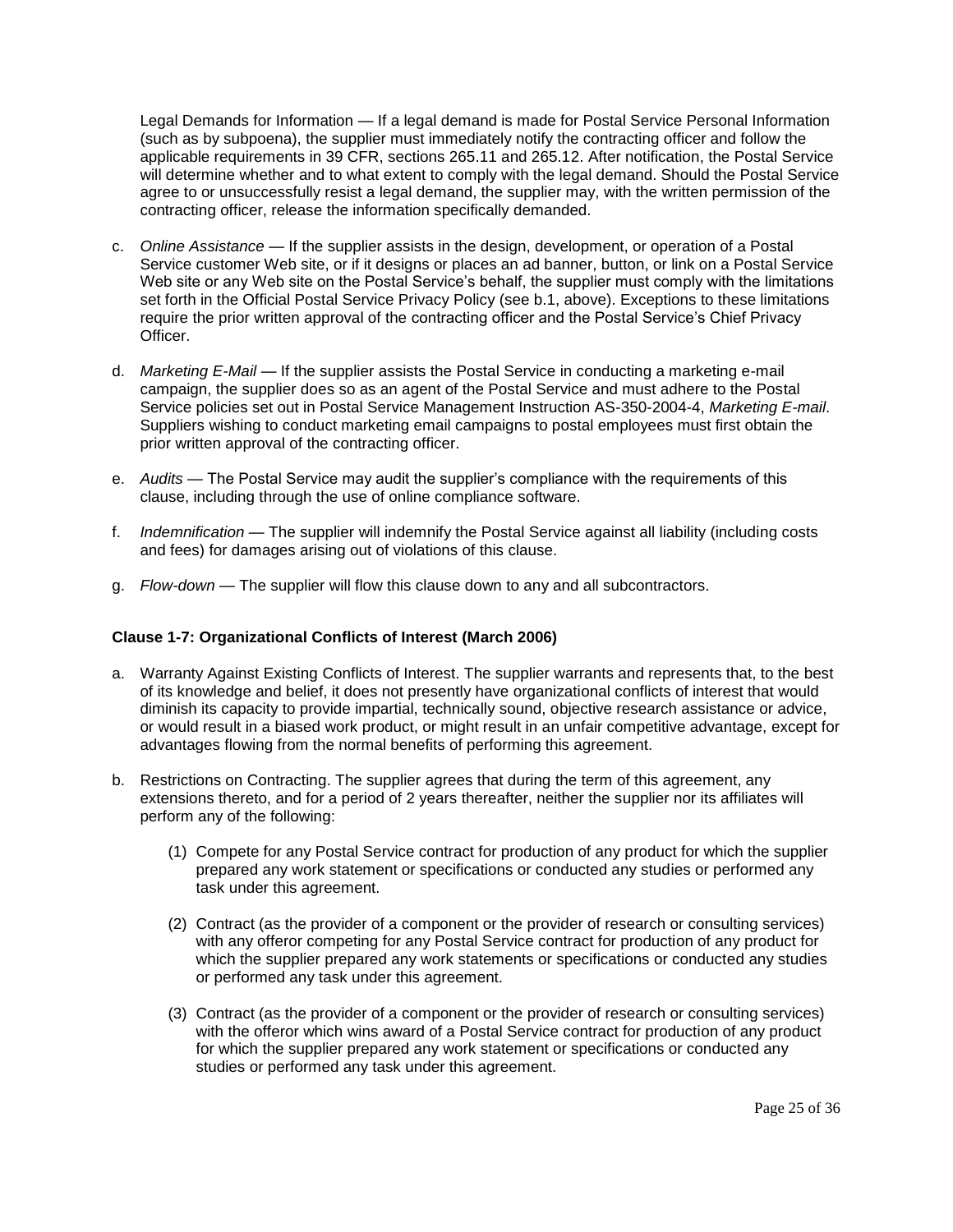- c. Possible Future Conflicts of Interest. The supplier agrees that, if after award of this agreement, it discovers any organizational conflict of interest that would diminish its capacity to provide impartial, technically sound, objective research assistance or advice, or would result in a biased work product, or might result in an unfair competitive advantage, except advantages flowing from the normal benefits of performing this agreement, the supplier will make an immediate and full disclosure in writing to the contracting officer, including a description of the action the supplier has taken or proposes to take to avoid, eliminate, or neutralize this conflict of interest.
- d. Nondisclosure of Confidential Material
	- (1) The supplier recognizes that, in performing this agreement, it may receive confidential information. To the extent that and for as long as the information is confidential, the supplier agrees to take the steps necessary to prevent its disclosure to any third party without the prior written consent of the contracting officer.
	- (2) The supplier agrees to indoctrinate its personnel who will have access to confidential information as to the confidential nature of the information, and the relationship under which the supplier has possession of this information.
	- (3) The supplier agrees to limit access to the confidential information obtained, generated, or derived, and to limit participation in the performance of orders under this agreement to those employees whose services are necessary for performing them.
- e. Postal Service Remedy. If the supplier breaches or violates any of the warranties, covenants, restrictions, disclosures or nondisclosures set forth under this clause, the Postal Service may terminate this agreement, in addition to any other remedy it may have for damages or injunctive relief.

# <span id="page-25-0"></span>**Clause 1-11: Prohibition Against Contracting with Former Officers or PCES Executives (March 2006)**

During the performance of this contract, former Postal officers or Postal Career Executive Service (PCES) executives are prohibited from employment by the contractor as key personnel, experts or consultants, if such individuals, within 1 year after their retirement from the Postal Service, would be performing substantially the same duties as they performed during their career with the Postal Service.

# <span id="page-25-1"></span>**Clause 1-12: Use of Former Postal Service Employees (March 2006)**

During the term of this contract, the supplier must identify any former Postal Service employees it proposes to be engaged, directly or indirectly, in contract performance. Such individuals may not commence performance without the contracting officer's prior approval. If the contracting officer does not provide such approval, the supplier must replace the proposed individual former employee with another individual equally qualified to provide the services called for in the contract.

# <span id="page-25-2"></span>**Clause 2-19: Option to Extend (Services Contract) (March 2006)**

The Postal Service may require the supplier to continue to perform any or all items of services under this contract within the limits stated in the Schedule. The contracting officer may exercise this option, at any time within the contract period of performance, by giving written notice to the supplier. The rates set forth in the Schedule will apply to any extension made under this option clause.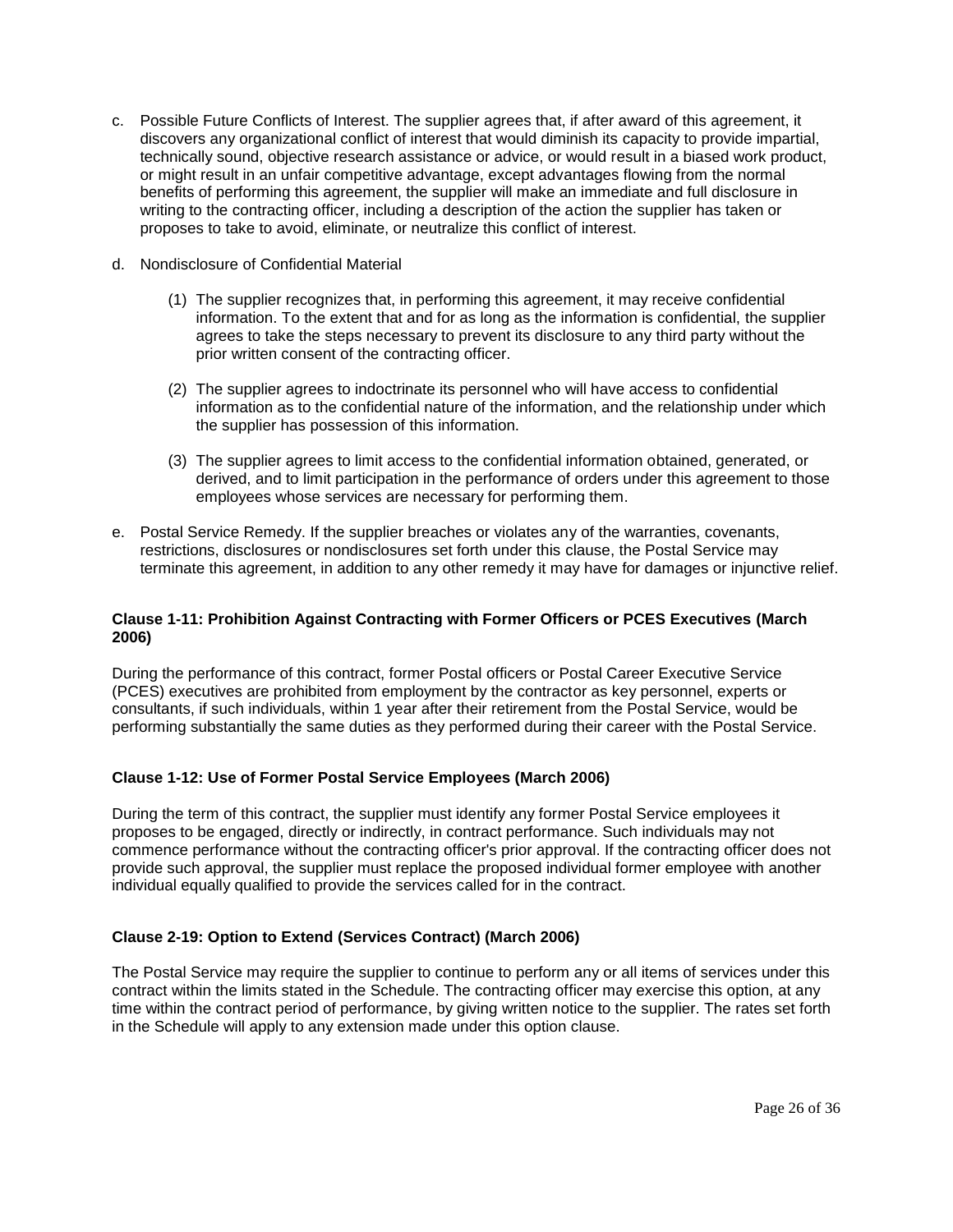For purposes of continuity of service, the contracting officer may unilaterally extend the contract up to a period of ninety (90) days at any time prior to the end of the contract's current period of performance in order to allow for the support of any phase-in/phase-out transition activities.

# <span id="page-26-0"></span>**Clause 3-1: Small-, Minority-, and Woman-Owned Business Subcontracting Requirements (February 2018)**

- a. All suppliers, except small businesses, must have an approved subcontracting plan for contracts estimated or valued at \$1 million or more at time of award. A subcontracting plan is also required when contracts awarded at less than \$1 million reach or exceed the \$1 million threshold during contract performance. The plan must be specific to this contract, and separately address subcontracting with small-, minority-, and woman-owned businesses. A plan approved by the Postal Service must be included in and made a part of the contract. A subcontract is defined as any agreement (other than one involving an employer-employee relationship) entered into by a Postal Service supplier or subcontractor calling for goods or services required for performance of the contract or subcontract.
- b. The supplier's subcontracting plan must include the following:
	- (1) Goals, in terms of percentages of the total amount of this contract that the supplier will endeavor to subcontract to small, minority, and woman-owned businesses. The supplier must include all subcontracts that contribute to contract performance, and may include a proportionate share of supplies and services that are normally allocated as indirect costs.
	- (2) A statement of the:
		- (a) Total dollars planned to be subcontracted under this contract; and
		- (b) Total of that amount planned to be subcontracted to small, minority, and womanowned businesses.
	- (3) A description of the principal types of supplies and services to be subcontracted under this contract, identifying the types planned for subcontracting to small, minority, and womanowned businesses.
	- (4) A description of the method used to develop the subcontracting goals for this contract.
	- (5) A description of the method used to identify potential sources for solicitation purposes and a description of efforts the supplier will make to ensure that small, minority, and woman-owned businesses have an equitable opportunity to compete for subcontracts.
	- (6) A statement as to whether the offer included indirect costs in establishing subcontracting goals for this contract and a description of the method used to determine the proportionate share of indirect costs to be incurred with small, minority, and woman-owned businesses.
	- (7) The name of the individual employed by the supplier who will administer the subcontracting program and a description of the individual's duties.
	- (8) Assurances that the supplier will require all subcontractors receiving subcontracts in excess of \$1 million to adopt a plan similar to the plan agreed to by the supplier
	- (9) A description of the types of records the supplier will maintain to demonstrate compliance with the requirements and goals in the plan for this contract. The records must include at least the following: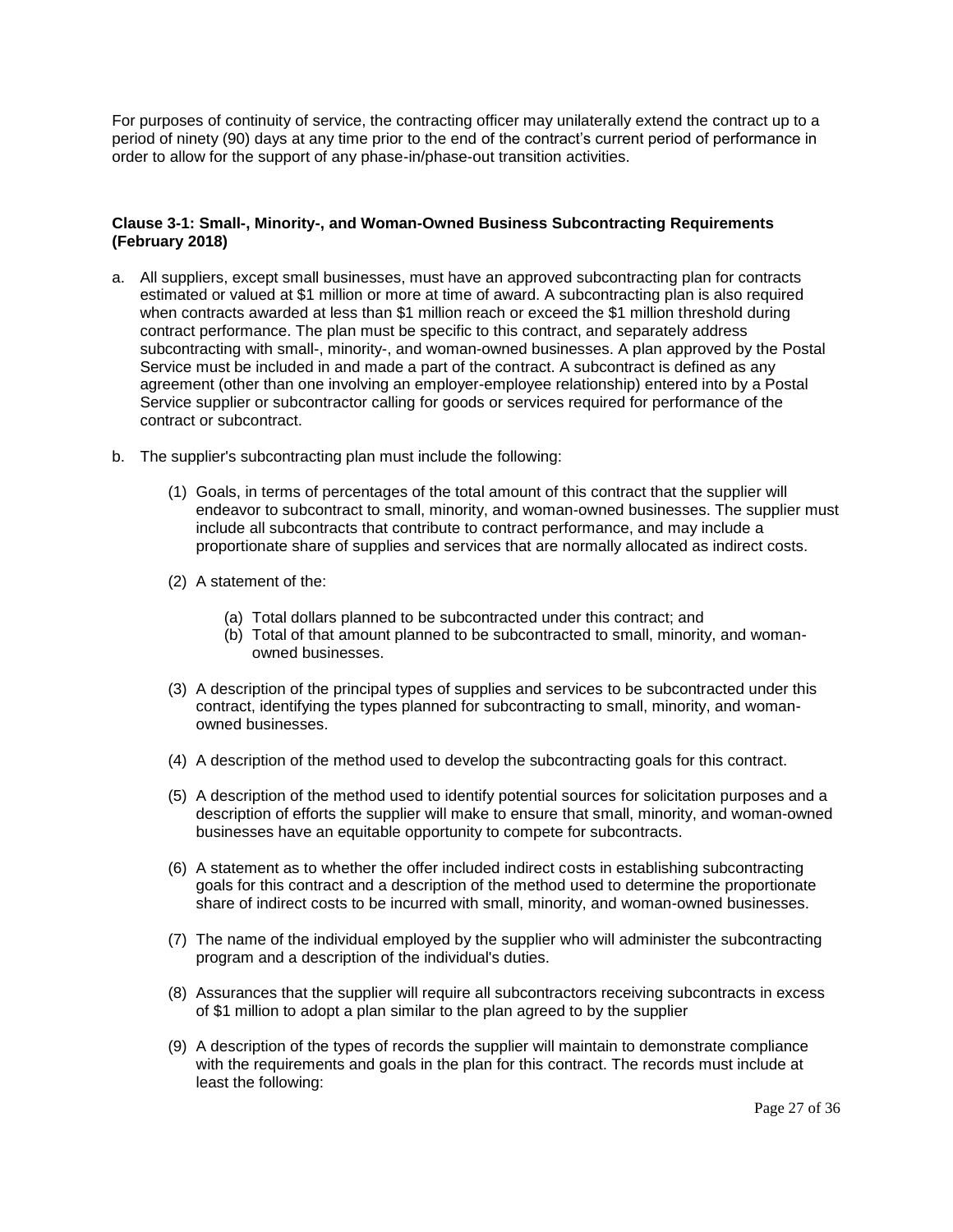- (a) Source lists, guides, and other data identifying small, minority, and woman-owned businesses;
- (b) Organizations contacted in an attempt to locate sources that are small, minority, and woman owned businesses;
- (c) Records on each subcontract solicitation resulting in an award of more than \$100,000 indicating whether small, minority, or woman-owned businesses were solicited and if not, why not; and
- (d) Records to support subcontract award data, including the name, address, and business size of each subcontractor.
- c. *Reports.* The supplier must provide reports on subcontracting activity under this contract on a semiannual basis. Should a contract be awarded and completed within the semi-annual reporting period, a report of subcontracting activity is still required. The report must be one of the types described in Clause 3-2: Participation of Small-, Minority-, and Woman-Owned Businesses.

# <span id="page-27-0"></span>**Clause 3-2: Participation of Small-, Minority-, and Woman-Owned Businesses (February 2018)**

- a. The policy of the Postal Service is to encourage the participation of small-, minority-, and womanowned business in its purchases of goods and services to the maximum extent practicable consistent with efficient contract performance. The supplier agrees to follow the same policy in performing this contract, and also agrees that any awarded subcontract will follow the same policy by including this clause within contracts with subcontractors.
- b. When a contract is estimated or valued at \$500,000 or more, or when a contract reaches or exceeds the \$500,000 threshold during contract performance, the supplier must submit semi-annual reports on its subcontracting activity under this contract via a reporting method as specified by the Postal Service. Subject to the agreement of the supplier and the Postal Service, the supplier will report subcontracting activity on one of the following bases::
	- 1. Showing the dollar amount of payments made to subcontractors during the reporting period;
	- 2. Showing subcontracting activity that is allocable to this contract using generally accepted accounting principles; or
	- 3. A combination of the methods listed above.
- c. The supplier will submit a report in accordance with the Postal Service's reporting method to the contracting officer within 15 calendar days after the end of each semi-annual period, describing all subcontract awards to small-, minority-, or woman-owned businesses. The report will include, but is not limited to, Postal Service contract number, subcontractor information (supplier name, address, contact name, contact email address), business classification, North American Industry Classification System (NAICS) code, and contract specific payments (direct, allocated, and total direct and allocated dollars). The contracting officer may require more frequent reports.

# <span id="page-27-1"></span>**Clause 4-1: General Terms and Conditions (July 2007) (Modified)**

a. Inspection and Acceptance. The supplier will only tender for acceptance those items or services that conform to the requirements of this contract. The Postal Service reserves the right to inspect or test supplies or services that have been tendered for acceptance. The Postal Service may require repair or replacement of nonconforming supplies or re-performance of nonconforming services at no increase in contract price. The Postal Service must exercise its post acceptance rights: (1) within a reasonable period of time after the defect was discovered or should have been discovered and (2) before any substantial change occurs in the condition of the items, unless the change is due to the defect in the item.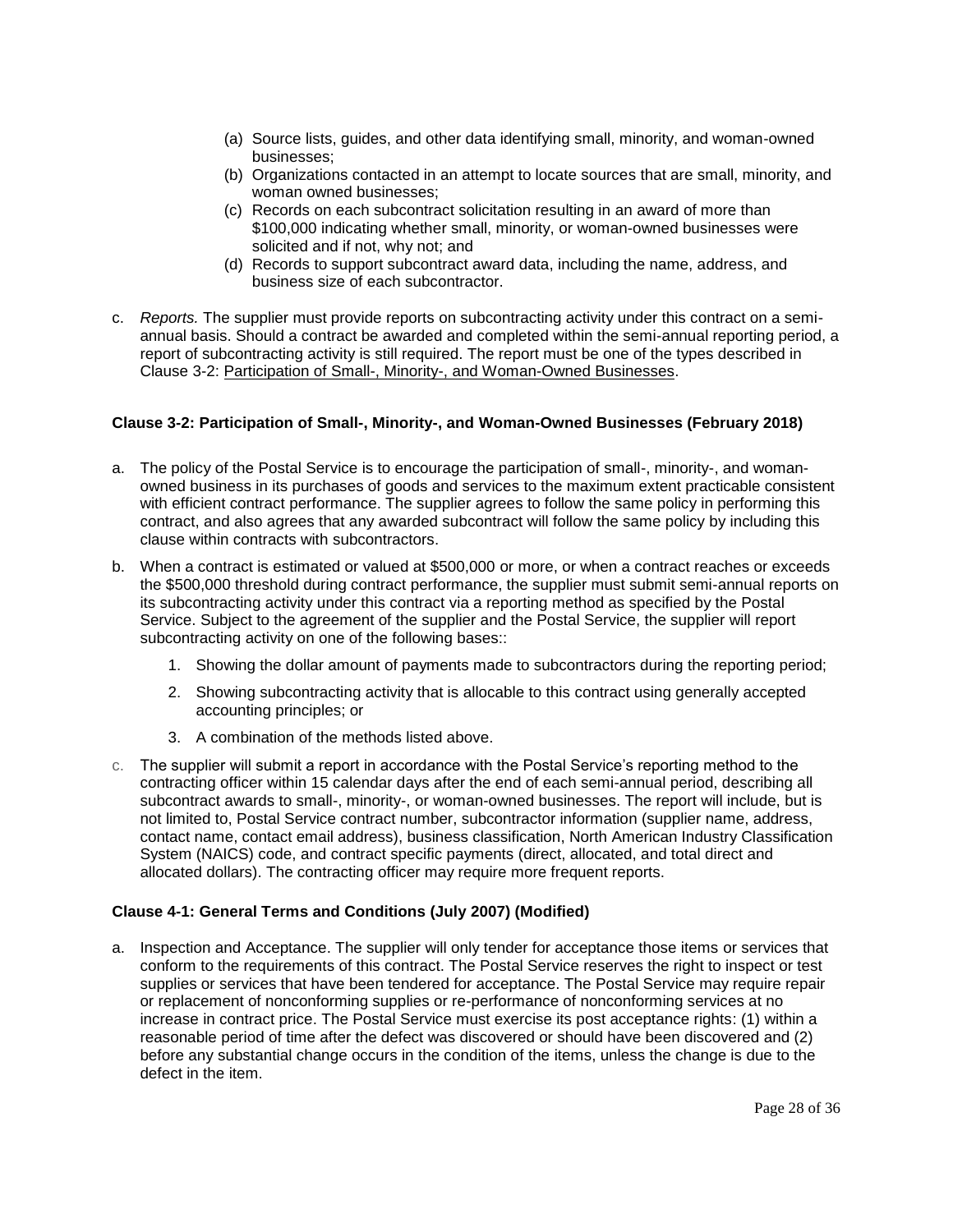- b. Assignment. If this contract provides for payments aggregating \$10,000 or more, claims for monies due or to become due from the Postal Service under it may be assigned to a bank, trust company, or other financing institution, including any federal lending agency, and may thereafter be further assigned and reassigned to any such institution. Any assignment or reassignment must cover all amounts payable and must not be made to more than one party, except that assignment or reassignment may be made to one party as agent or trustee for two or more parties participating in financing this contract. No assignment or reassignment will be recognized as valid and binding upon the Postal Service unless a written notice of the assignment or reassignment, together with a true copy of the instrument of assignment, is filed with:
	- (1) The contracting officer;
	- (2) The surety or sureties upon any bond; and
	- (3) The office, if any, designated to make payment, with acknowledgement of the assignment in writing from the contracting officer.

Assignment of this contract or any interest in this contract other than in accordance with the provisions of this clause will be grounds for termination of the contract for default at the option of the Postal Service.

- c. Changes. See Clause B-67.
- d. Reserved
- e. Reserved
- f. Reserved
- g. Reserved
- h. Patent Indemnity. The supplier will indemnify the Postal Service and its officers, employees and agents against liability, including costs for actual or alleged direct or contributory infringement of, or inducement to infringe, any United States or foreign patent, trademark, or copyright, arising out of the performance of this contract, provided the supplier is reasonably notified of such claims and proceedings.
- i. Payment See Clause B-74
- j. Risk of Loss. Unless the contract specifically provides otherwise, risk of loss or damage to the supplies provided under this contract will remain with the supplier until, and will pass to the Postal Service upon:
	- (1) Delivery of the supplies to a carrier, if transportation is f.o.b. origin, or;
	- (2) Delivery of the supplies to the Postal Service at the destination specified in the contract, if transportation is f.o.b. destination.
- k. Taxes. The contract price includes all applicable federal, state, and local taxes and duties.
- l. Termination with Notice. This contract does not contain a termination for convenience clause. If this contract has an annual rate below \$2,500,000, the contracting officer or the supplier, on 60 days written notice, may terminate this contract or the right to perform under it, in whole or in part, without cost to either party. If this contract has an annual rate at or above \$2,500,000, the contracting officer on 60 days written notice or the supplier on 120 days written notice, may terminate this contract or the right to perform under it, in whole or in part, without cost to either party.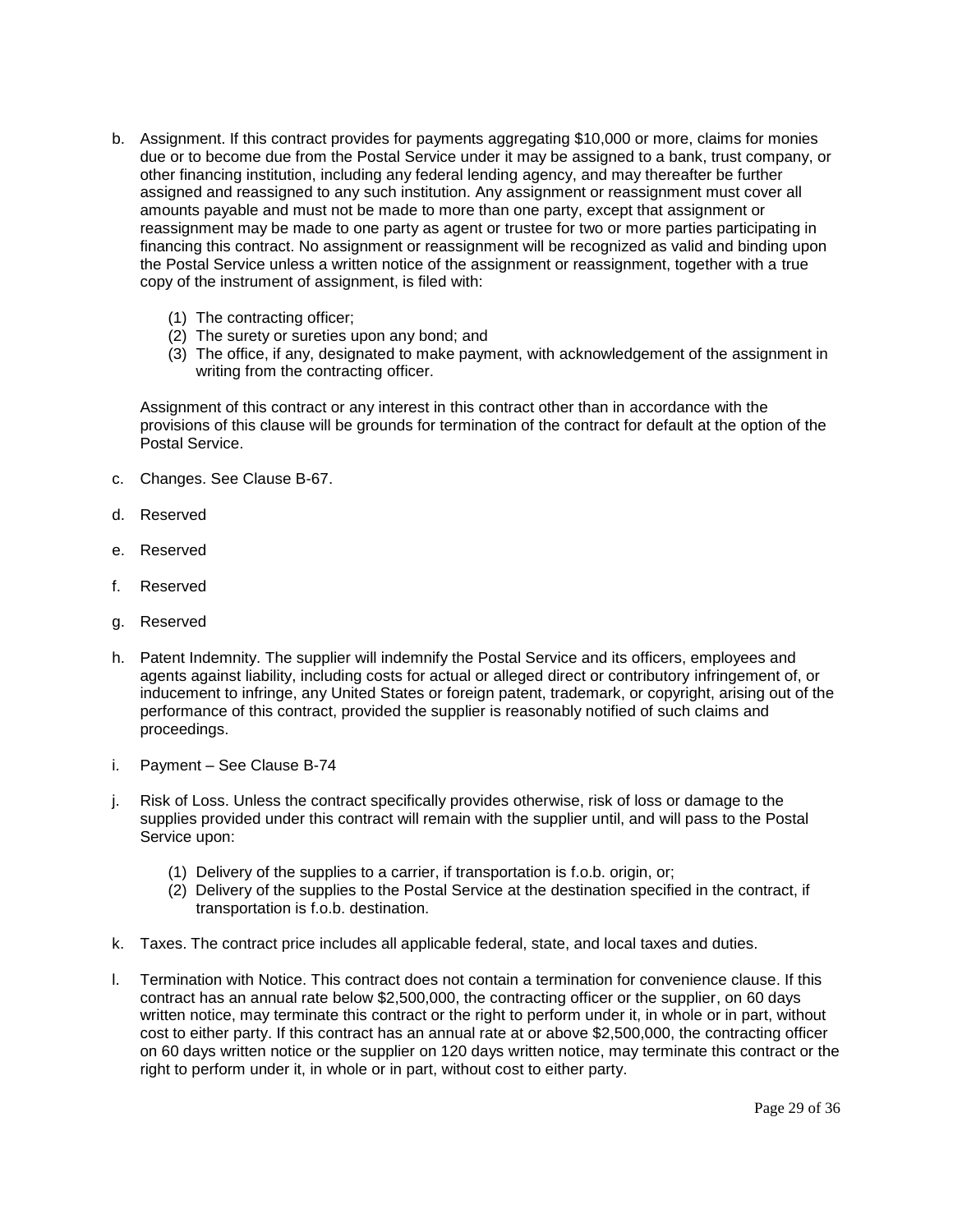- m. Termination for Default. The Postal Service may terminate this contract, or any part hereof, for default by the supplier, or if the supplier fails to provide the Postal Service, upon request, with adequate assurances of future performance. In the event of termination for default, the Postal Service will not be liable to the supplier for any amount for supplies or services not accepted, and the supplier will be liable to the Postal Service for any and all rights and remedies provided by law. The debarment, suspension, or ineligibility of the supplier, its partners, officers, or principal owners under the Postal Service's procedures may constitute an act of default under this contract, and such act will not be subject to notice and cure pursuant to any termination of default provision of this contract. If it is determined that the Postal Service improperly terminated this contract for default, such termination will be deemed a termination on notice.
- n. Title. Unless specified elsewhere in this contract, title to items furnished under this contract will pass to the Postal Service upon acceptance, regardless of when or where the Postal Service takes physical possession.
- o. Warranty. The supplier warrants and implies that the items delivered under this contract are merchantable and fit for the use for the particular purpose described in this contract.
- p. Limitation of Liability. Except as otherwise provided by an express or implied warranty, the supplier will not be liable to the Postal Service for unforeseeable consequential damages resulting from any defect or deficiencies in accepted items.
- q. Other Compliance Requirements. The supplier will comply with all applicable Federal, State, and local laws, executive orders, rules and regulations applicable to its performance under this contract. If there are any changes to a federal, state or local law, statute or regulation, executive order or other rule applicable to contract performance during the term of this contract that result in additional contract costs, these costs will be borne by the supplier.
- r. Order of Precedence. Any inconsistencies in the provisions of a solicitation, a contract awarded under a solicitation, or a contract awarded without the issuance of a written solicitation will be resolved by giving precedence in the following order:
	- (1) The Statement of Work<br>(2) The Provisions
	- The Provisions
	- (3) The Clauses
	- (4) Attachments to this Contract
	- (5) Documents incorporated by reference.

### <span id="page-29-0"></span>**Clause 4-2: Contract Terms and Conditions Required to Implement Policies, Statutes or Executive Orders (July 2014)**

- <span id="page-29-1"></span>a. Incorporation by Reference
	- 1. Wherever in this solicitation or contract a standard provision or clause is incorporated by reference, the incorporated term is identified by its title, the provision or clause number assigned to it, in the Postal Service Supplying Practices, and its date. The text of incorporated terms may be found at http://about.usps.com/manuals/spp/spp.pdf. The following clauses are incorporated in this contract by reference:
		- (1) Clause B-9, Claims and Disputes
		- (2) Clause B-25, Advertising of Contract Awards
		- (3) Clause 1-5, Gratuities or Gifts
		- (4) Clause 7-10, Sustainability
		- (5) Clause 9-1, Convict Labor
		- (6) Clause 9-5, Contract Work Hours and Safety Standards Act Safety Standards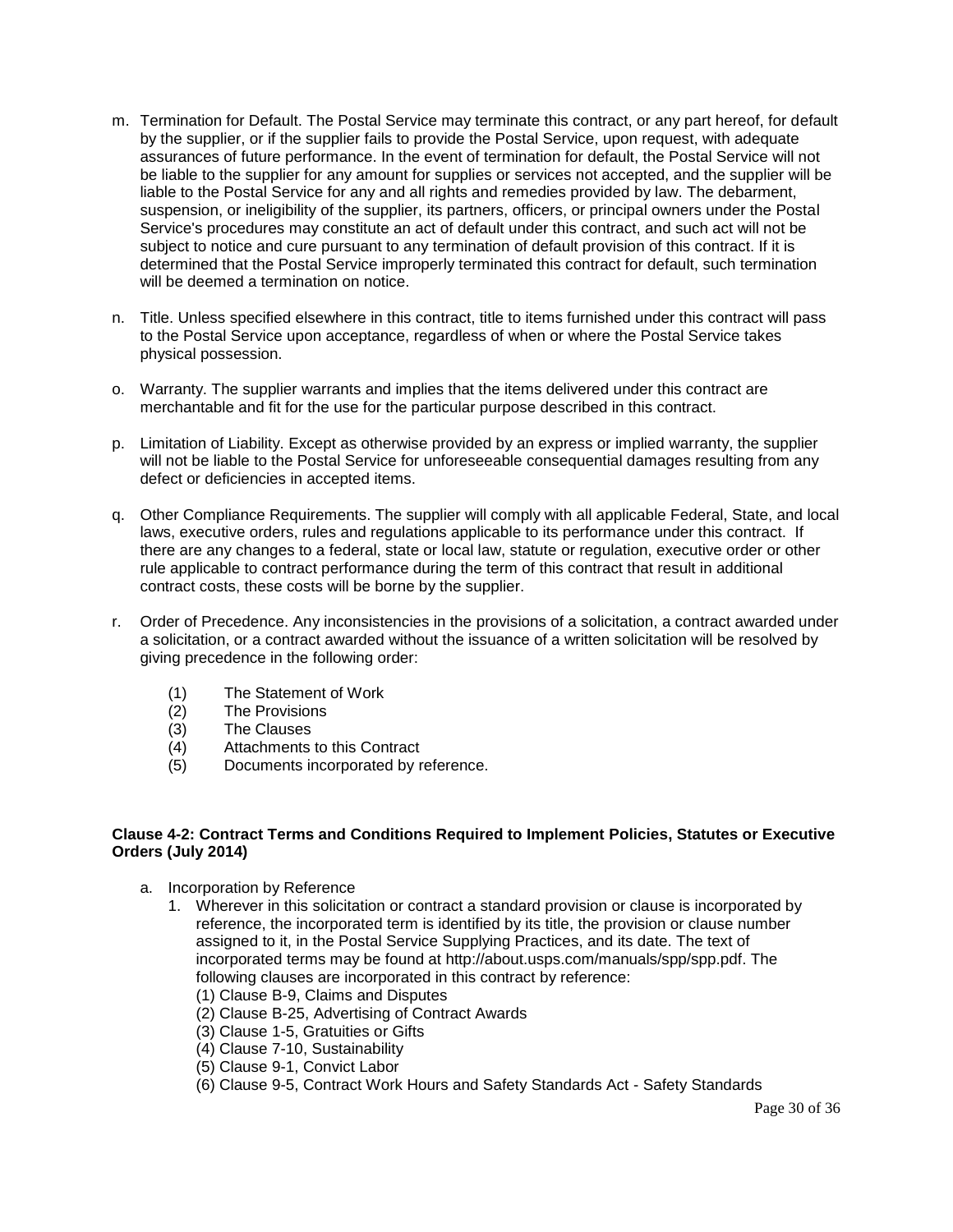2. If checked, the following additional clauses are also incorporated in this contract by reference: (contracting officer will check as appropriate.)

| x | (1) Clause 1-1   | <b>Privacy Protection</b>                                               |
|---|------------------|-------------------------------------------------------------------------|
| x | (2) Clause 1-6   | <b>Contingent Fees</b>                                                  |
|   | (3) Clause 1-9   | Preference for Domestic Supplies                                        |
|   | (4) Clause 1-10  | <b>Preference for Domestic Construction Materials</b>                   |
|   | (5) Clause 3-1   | Small, Minority, and Woman-owned Business Subcontracting Requirements   |
|   | (6) Clause 3-2   | Participation of Small, Minority, and Woman-owned Businesses            |
| x | (7) Clause 9-2   | Contract Work Hours and Safety Standards Act - Overtime Compensation    |
|   | (8) Clause 9-3   | Davis-Bacon Act                                                         |
|   | (9) Clause 9-6   | Walsh-Healey Public Contracts Act                                       |
| x | (10) Clause 9-7  | Equal Opportunity                                                       |
| x | (11) Clause 9-10 | <b>Service Contract Act</b>                                             |
|   | (12) Clause 9-11 | Service Contract Act - Short Form                                       |
|   | (13) Clause 9-12 | Fair Labor Standards Acts and Services Contract Act - Price Adjustments |

- x (14) Clause 9-13 Affirmative Action for Handicapped Workers
- x (15) Clause 9-14 Affirmative Action for Disabled Veterans and Veterans of the Vietnam Era
- b. Examination of Records:
	- 1. Records. "Records" includes books, documents, accounting procedures and practices, and other data, regardless of type and regardless of whether such items are in written form, in the form of computer data, or in any other form.
	- 2. Examination of Costs. If this is a cost-type contract, the supplier must maintain, and the Postal Service will have the right to examine and audit all records and other evidence sufficient to reflect properly all costs claimed to have been incurred or anticipated to be incurred directly or indirectly in performance of this contract. This right of examination includes inspection at all reasonable times of the supplier's plants, or parts of them, engaged in the performance of this contract.
	- 3. Cost or Pricing Data. If the supplier is required to submit cost or pricing data in connection with any pricing action relating to this contract, the Postal Service, in order to evaluate the accuracy, completeness, and currency of the cost or pricing data, will have the right to examine and audit all of the supplier's records, including computations and projections, related to:
		- a. The proposal for the contract, subcontract, or modification;
		- b. The discussions conducted on the proposal(s), including those related to negotiating;
		- c. Pricing of the contract, subcontract, or modification; or
		- d. Performance of the contract, subcontract or modification.
	- 4. Reports. If the supplier is required to furnish cost, funding or performance reports, the contracting officer or any authorized representative of the Postal Service will have the right to examine and audit the supporting records and materials, for the purposes of evaluating: a. The effectiveness of the supplier's policies and procedures to produce data compatible with the objectives of these reports; and b. The data reported.
	- 5. Availability. The supplier must maintain and make available at its office at all reasonable times the records, materials, and other evidence described in (b)(1)-(4) of this clause, for examination, audit, or reproduction, until three years after final payment under this contract or any longer period required by statute or other clauses in this contract. In addition: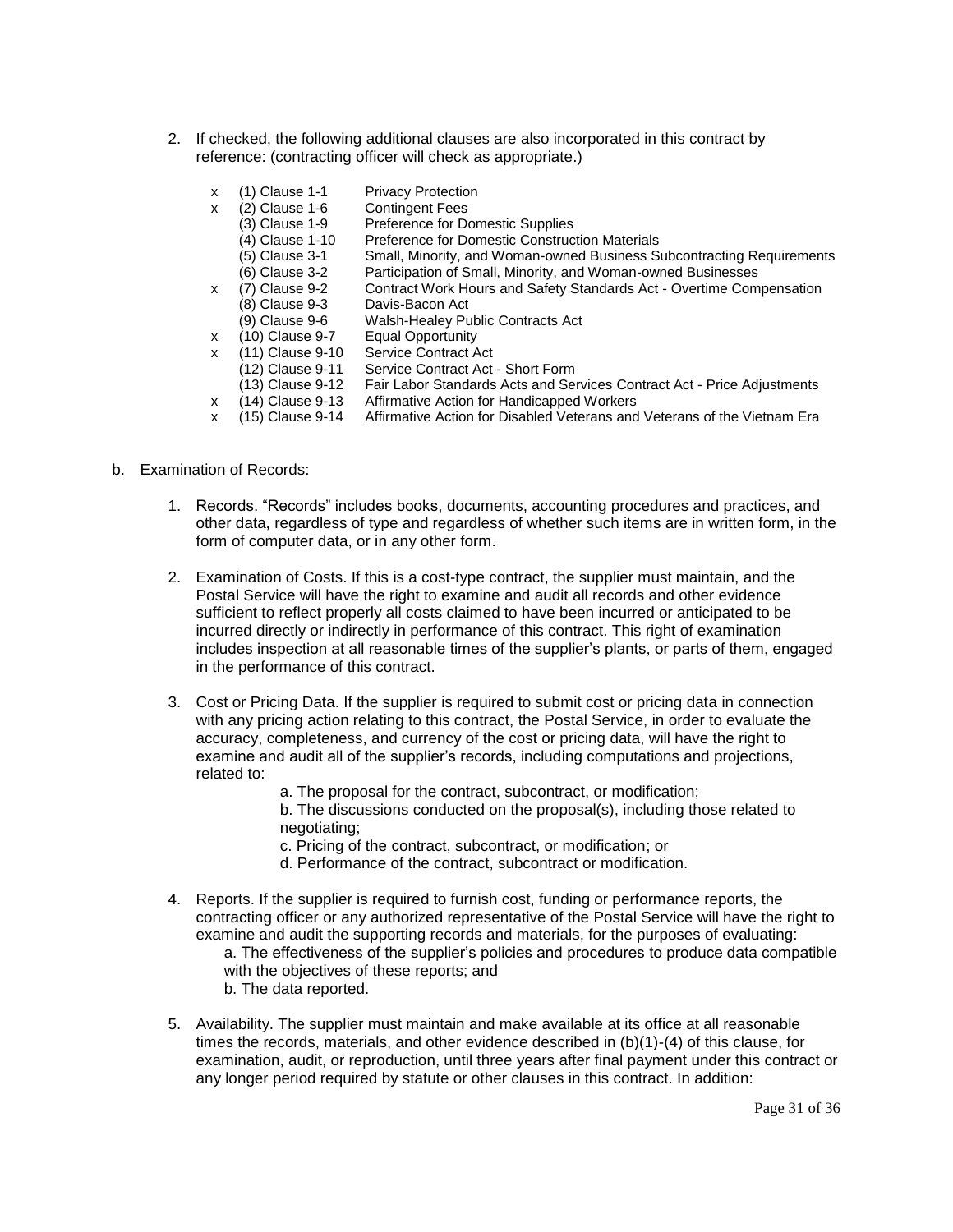a. If this contract is completely or partially terminated, the supplier must make available the records related to the work terminated until three years after any resulting final termination settlement; and

b. The supplier must make available records relating to appeals under the claims and disputes clause or to litigation or the settlement of claims arising under or related to this contract. Such records must be made available until such appeals, litigation or claims are finally resolved.

**Note**: (Note to contracting officers: Any contemplated changes to this paragraph (b.) may not be made before (1) consulting with assigned counsel and the Office of the Inspector General and (2) a deviation has been reviewed and approved by a higher level than the contracting officer who holds deviation approval authority.

c. Payment Offsets:

As required by 31 U.S.C. 3716, the Postal Service participates in the Treasury Offset Program of the Department of Treasury's Financial Management Service. Payments under this contract are subject to offset in whole or in part to for the supplier's delinquent tax and non-tax debts owed to the United States and the states and for delinquent child support payments. Suppliers with questions concerning a payment offset should contact the Treasury Offset Program call center at: 1(800) 304-3107.

# <span id="page-31-0"></span>**Clause 7-4: Insurance (March 2006) (MODIFIED)**

- a. During the term of this contract and any extension, the supplier must maintain at its own expense the insurance required by this clause. Insurance companies must be acceptable to the Postal Service. Policies must include all terms and provisions required by the Postal Service.
- b. The supplier must maintain and furnish evidence of workers' compensation, employers' liability insurance, and the following general public liability and automobile liability insurance:

|                                  | <b>Bodily Injury</b>                         | <b>Property Damage</b>                                              |
|----------------------------------|----------------------------------------------|---------------------------------------------------------------------|
| <b>General Liability</b>         |                                              | \$100,000 per person* Per occurrence (as set forth in the Schedule) |
|                                  |                                              | \$500,000 per accident* Aggregate (as set forth in the Schedule)    |
|                                  |                                              | Automobile Liability \$100,000 per person* \$100,000 per occurrence |
|                                  | \$500,000 per accident* \$100,000 aggregate* |                                                                     |
| *Unless modified in the Schedule |                                              |                                                                     |

### c. Reserved

- d. The supplier must furnish a certificate of insurance or, if required by the contracting officer, true copies of liability policies and manually countersigned endorsements of any changes. Insurance must be effective, and evidence of acceptable insurance furnished, before beginning performance under this contract. Supplier is responsible for furnishing evidence of renewal not later than 5 days before a policy expires.
- e. The maintenance of insurance coverage as required by this clause is a continuing obligation, and the lapse or termination of insurance coverage without replacement coverage being obtained will be grounds for termination for default.

### <span id="page-31-1"></span>**Clause 7-6: Federal, State, and Local Taxes (March 2006)**

a. *Definitions*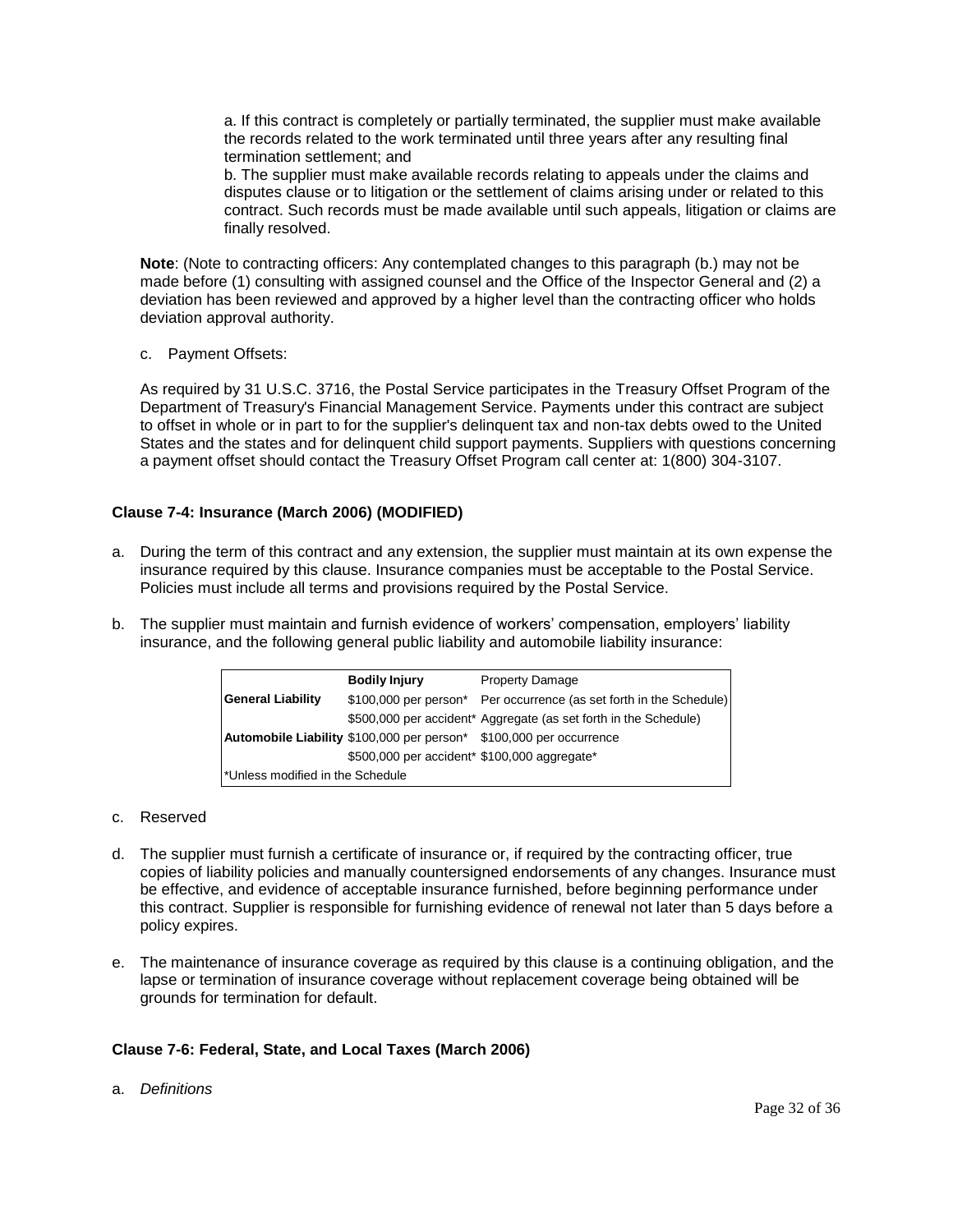- 1. *Contract Date* The effective date of this contract or modification.
- 2. *All Applicable Federal, State, and Local Taxes and Duties.* All taxes and duties, in effect on the contract date, that the taxing authority is imposing and collecting on the transactions or property covered by this contract.
- 3. *After-imposed Federal Tax.* Any new or increased federal excise tax or duty, or tax that was exempted or excluded on the contract date but whose exemption is revoked or reduced during the contract period, on the transactions or property covered by this contract that the supplier is required to pay or bear as the result of legislative, judicial, or administrative action taking effect after the contract date. It does not include social security tax or other employment taxes.
- 4. *After-relieved Federal Tax.* Any amount of federal excise tax or duty, except social security or other employment taxes, that would otherwise have been payable on the transactions or property covered by this contract, but which the supplier is not required to pay or bear, or for which the supplier obtains a refund or drawback, as the result of legislative, judicial, or administrative action taking effect after the contract date.
- 5. *Local Taxes.* Includes taxes imposed by a possession of the United States or by Puerto Rico.
- b. The contract price includes all applicable federal, state, and local taxes and duties.
- c. The contract price will be increased by the amount of any after-imposed federal tax, provided the supplier warrants in writing that no amount for a newly imposed federal excise tax or duty or rate increase was included in the contract price as contingency reserve or otherwise.
- d. The contract price will be decreased by the amount of any after-relieved federal tax.
- e. The contract price will be decreased by the amount of any federal excise tax or duty, except social security or other employment taxes, that the supplier is required to pay or bear, or does not obtain a refund of, through the supplier's fault, negligence, or failure to follow instructions of the contracting officer.
- f. No adjustment will be made in the contract price under this clause unless the amount of the adjustment exceeds \$100.
- g. The supplier must promptly notify the contracting officer of all matters relating to any federal excise tax or duty that reasonably may be expected to result in either an increase or decrease in the contract price and must take appropriate action as the contracting officer directs.
- h. The Postal Service will, without liability, furnish evidence appropriate to establish exemption from any federal, state, or local tax when the supplier requests such evidence and a reasonable basis exists to sustain the exemption.

### <span id="page-32-0"></span>**Clause 7-10: Sustainability (July 2014) (Modified)**

The Postal Service embraces sustainable practices and environmental responsibility, and encourages suppliers to improve their environmental sustainability practices in the performance of this contract. As appropriate, the Postal Service will collaborate with the supplier to identify opportunities that may improve the environmental and sustainability performance of the goods and services being provided by the supplier. The Postal Service encourages the supplier to develop and propose innovative sustainability business practices and offer goods and services that help the Postal Service operate in a more environmentally sustainable manner. Innovative sustainability business practices can take the form of improved and more sustainable business processes, replacement of materials used in performance with more sustainable materials, combination of sustainable materials with other materials that lead to reductions in the total cost of ownership, or by some other means. If the proposed innovation results in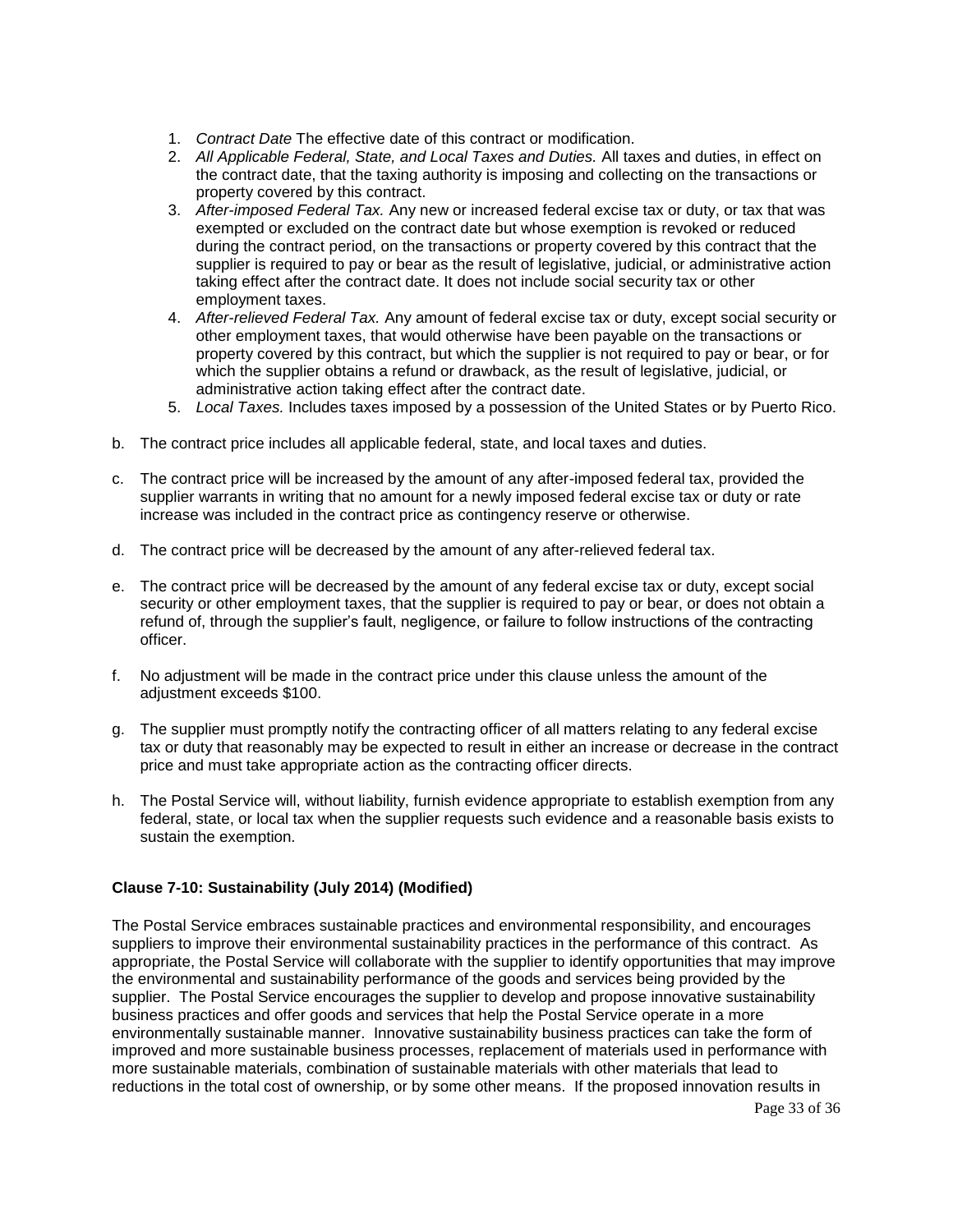enhanced sustainability or otherwise furthers the Postal Service's goals, then the Postal Service may share any savings resulting from the innovation with the supplier.

# <span id="page-33-0"></span>**Clause 9-9: Equal Opportunity Preaward Compliance of Subcontracts (March 2006)**

The supplier may not enter into a first-tier subcontract for an estimated or actual amount of \$10 million or more without obtaining in writing from the contracting officer a clearance that the proposed subcontractor is in compliance with equal opportunity requirements and therefore eligible for award.

# <span id="page-33-1"></span>**Clause 9-12: Fair Labor Standards Act and Service Contract Act Price Adjustment (February 2010)**

- a. The supplier warrants that the contract prices do not include allowance for any contingency to cover increased costs for which adjustment is provided under this clause.
- b. The minimum prevailing wage determination, including fringe benefits, issued under the Service Contract Act of 1965 ("SCA") by the Department of Labor ("DOL"), current at least every two years after the original award date, current at the beginning of any option or renewal period, or in the case of a significant change in labor requirements, applies to this contract and any exercise of an option or renewal of this contract. When no such determination has been made as applied to this contract, the minimum wage established in accordance with the Fair Labor Standards Act applies to any exercise of an option or renewal of this contract.
- c. When, as a result of the determination of minimum prevailing wages and fringe benefits applicable (1) every two years after original award date, (2) at the beginning of any option or renewal period, or (3) in the case of a significant change in labor requirements, an increased or decreased wage determination is applied to this contract, or when any amendment to the Fair Labor Standards Act ("FLSA") enacted after award affects minimum wage, and whenever such a determination becomes applicable to this contract under law, the Postal Service's contract administration software will increase or decrease the contract price based on the change in the applicable SCA wage determination or applicable FLSA amendment. Any change in contract price under this clause is limited to increases or decreases in wages or fringe benefits, and the concomitant increases or decreases in Social Security, unemployment taxes, and workers' compensation insurance, but may not otherwise include any amount for general and administrative costs, overhead, or profit.
- d. If the supplier disagrees with the contract price adjustment performed by the Postal Service's contract administration software, the supplier must request a review by the contracting officer within 30 days of the contested adjustment. If a request for review has been made, and the parties have not reached an agreement within 30 days of that request, the supplier must file a claim for an adjustment under Clause B-9: Claims and Disputes no later than 30 days from the request for review unless the contracting officer and supplier extend this period in writing. Alternatively, upon agreement of the parties, there will be no changes made or the contract price will be modified in writing. Pending agreement on or determination of any such adjustment and its effective date, the supplier must continue performance.
- e. The contracting officer or the contracting officer's authorized representative must, for 3 years after final payment under the contract, be given access to and the right to examine any directly pertinent books, papers, and records of the supplier.

# <span id="page-33-2"></span>**Administrative Official Clause**

The administrative official is a Postal Service official designated by the contracting officer to supervise and administer the performance of mail transportation and related services by suppliers. If the contracting officer designates the administrative official to be a "rolling administrative official," the administrative official will be the office that orders the service.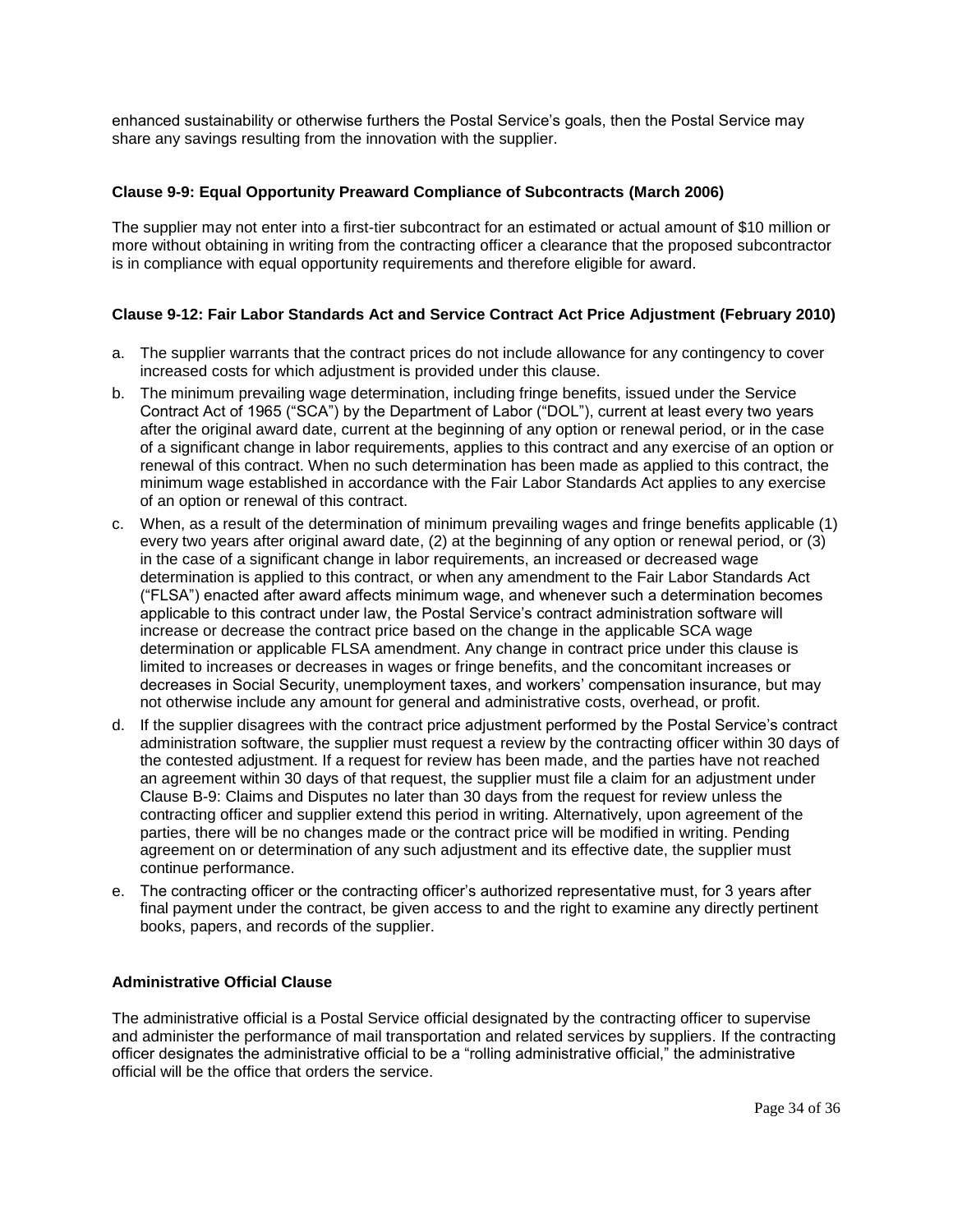Administrative officials are not authorized to award, agree to, amend, terminate, or otherwise change the provisions of the contract. Administrative officials are responsible for ensuring supplier compliance with the operational requirements of highway contract routes and administering functions related to performance of that service. Specifically, administrative officials are responsible for the following:

- a. Supervising the supplier's operations daily to ensure contract compliance, including necessary recordkeeping.
- b. Investigating irregularities and complaints regarding service on the route and taking corrective action.
- c. Reporting to the CO any full or partial trips not performed, including the miles of service omitted and the reason for omission.
- d. Recommending establishment, discontinuance, or modifications to existing routes.

# <span id="page-34-0"></span>**Electronic Communication and Interactivity Clause**

The Postal Service will be utilizing web-based systems that will require supplier interactivity. Suppliers must maintain email accounts, check messages regularly, and respond to email messages from the Postal Service. Suppliers must notify the Postal Service of any changes to email addresses. Additionally, suppliers must have access to the internet. Any notices sent to the email address on file for the supplier will be effective on the day they are emailed.

# **Price Adjustment Clause (Fuel)**

This contract will be administered under the automated fuel index program. Regardless of actual changes in the cost of fuel during the performance period of this contract, price adjustments attributable to such changes shall be made only as provided by this clause.

The adjustment formula for this clause has two elements that will be used to determine the adjusted contract price: (1) the Department of Energy's Petroleum Acquisition Defense District price per gallon for the region in which the contract originates (the "DOE ppg") and (2) the agreed upon number of annual gallons at the time of the adjustment (the "agreed upon number of gallons").

For purposes of this clause, the contract's annual rate includes an indexed fuel price component, which consists of a price per gallon multiplied by the agreed upon number of gallons. Each calendar month of performance, the indexed fuel price component shall be calculated by multiplying the prior calendar month's DOE ppg by the agreed upon number of gallons, which will cause the contract's annual rate to increase, decrease, or remain the same from month to month.

# <span id="page-34-1"></span>**Safety Rating (Federal Motor Carrier Safety Administration) Clause**

If the supplier is notified by the Federal Motor Carrier Safety Administration (FMCSA) that there is a proposed safety rating or determination of a rating of "unsatisfactory" of the supplier (as described in 49 CFR § 385.11), the supplier must notify the contracting officer within five business days of receipt of its receipt of notice from the FMCSA. Should the supplier fail to do so, the contracting officer may terminate any and all of the supplier's contracts for default. In addition, the contracting officer may terminate any and all of the supplier's contracts for default based upon a proposed safety rating or determination of a rating of "unsatisfactory" of the supplier (as described in 49 CFR § 385.11) by the FMCSA.

### <span id="page-34-2"></span>**Subcontracting Clause**

The supplier must obtain approval from the Contracting Officer before subcontracting any work awarded under this contract.